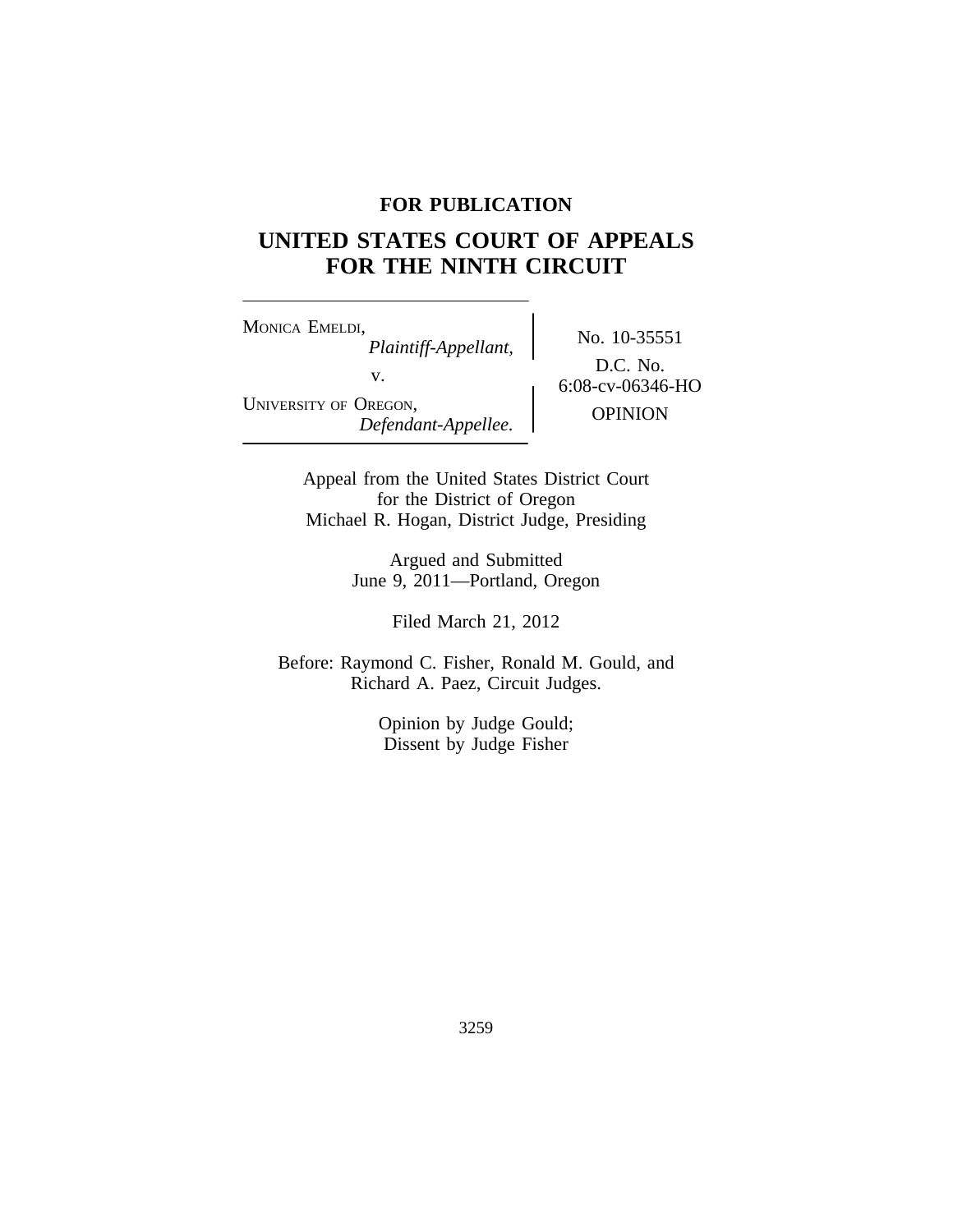## **COUNSEL**

David Force, Law Offices of David C. Force, Eugene, Oregon, for plaintiff Monica Emeldi.

Denise Gale Fjordbeck, Assistant Attorney General, Office of the Oregon Attorney General, Salem, Oregon, for the University of Oregon.

#### **OPINION**

GOULD, Circuit Judge:

In *Jackson v. Birmingham Board of Education*, the Supreme Court held that retaliation by a federally funded educational institution against someone who complains of gender discrimination is actionable under Title IX. 544 U.S. 167, 171 (2005). We must decide what a plaintiff must prove to prevail on a Title IX retaliation claim, and whether plaintiff Monica Emeldi adduced sufficient evidence of her claim to overcome summary judgment.

#### **I**

Monica Emeldi sued the University of Oregon, alleging that it prevented her from completing a Ph.D. program in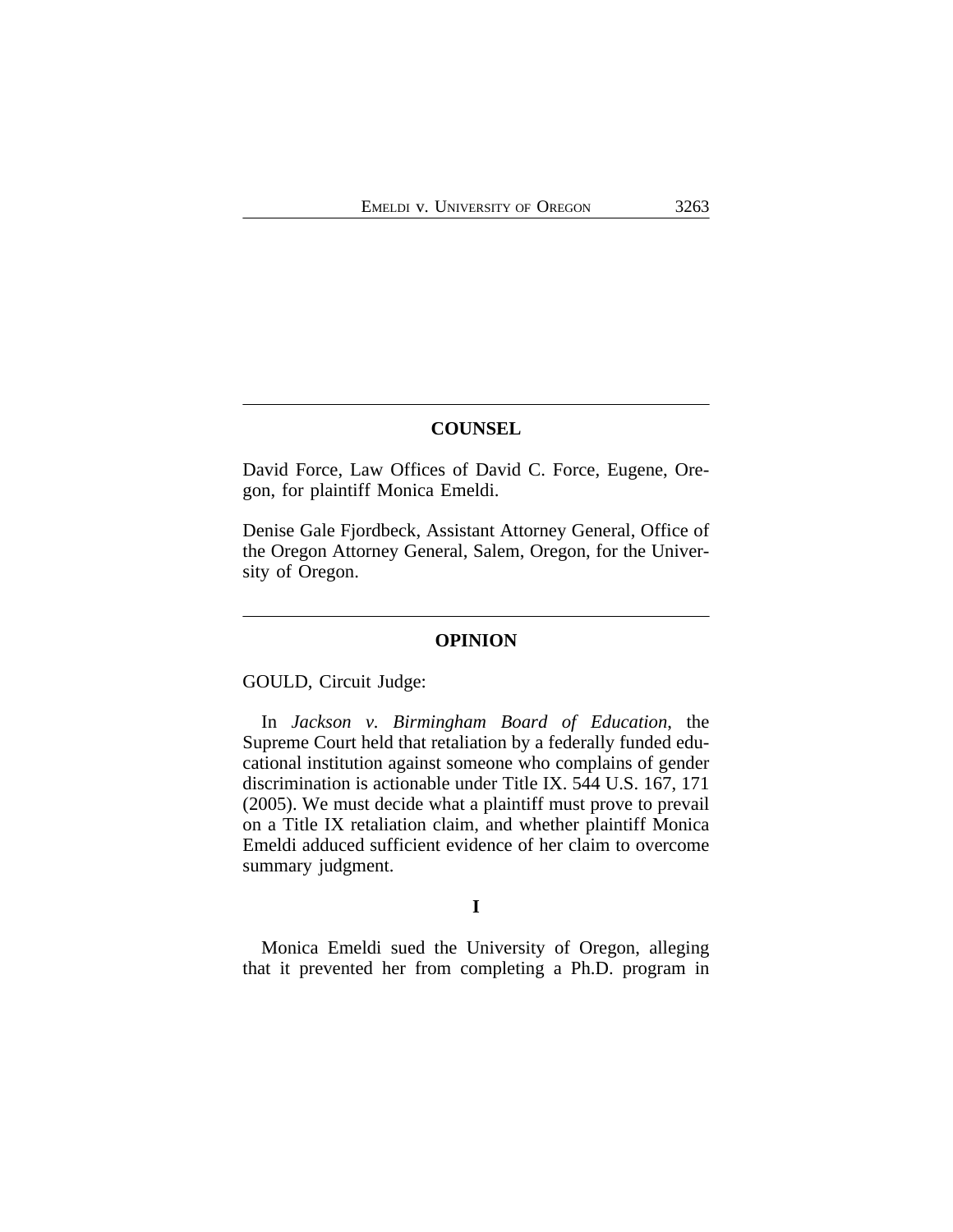retaliation for having complained of gender-based institutional bias in the University's Ph.D. program, and gender discrimination by her faculty dissertation committee chair.

Emeldi was a Ph.D. student in the University of Oregon's College of Education, in its Department of Special Education. Her advisor and dissertation committee chair, Edward Kame'enui, took a sabbatical starting in the fall of 2005. Emeldi asked Robert Horner, another professor, to replace Kame'enui as her dissertation chair. Horner agreed. During the time of Emeldi's work with Horner, Emeldi and other Ph.D. candidates complained to Mike Bullis, Dean of the College of Education, about lack of adequate support for female Ph.D. candidates. In May 2007, Emeldi produced a memo summarizing a meeting between Bullis and several graduate students. That memo lists, as one of fifteen topics discussed, the students' concern about the Department's lack of female role models. The memo says:

Students request that qualified Women be hired into tenured faculty positions [emphasis]. Students attempted and were unable to identify a current female appointment to a tenured faculty position. Students need to experience empowered female role models successfully working within an academic context [emphasis]. Doctoral students request that the college model a balance of gender appointments that reflect the proportion of student gender population ratios.

While the University maintains that no one other than Bullis knew of the memo, Emeldi's position was that she was told that all Department faculty received copies; that it was "common knowledge in the College of Education" that she was dissatisfied with the Department's level of support for women; that Horner, her dissertation chair, was treating her less favorably than his male graduate students and did not give her the same support and attention that he gave male candidates; that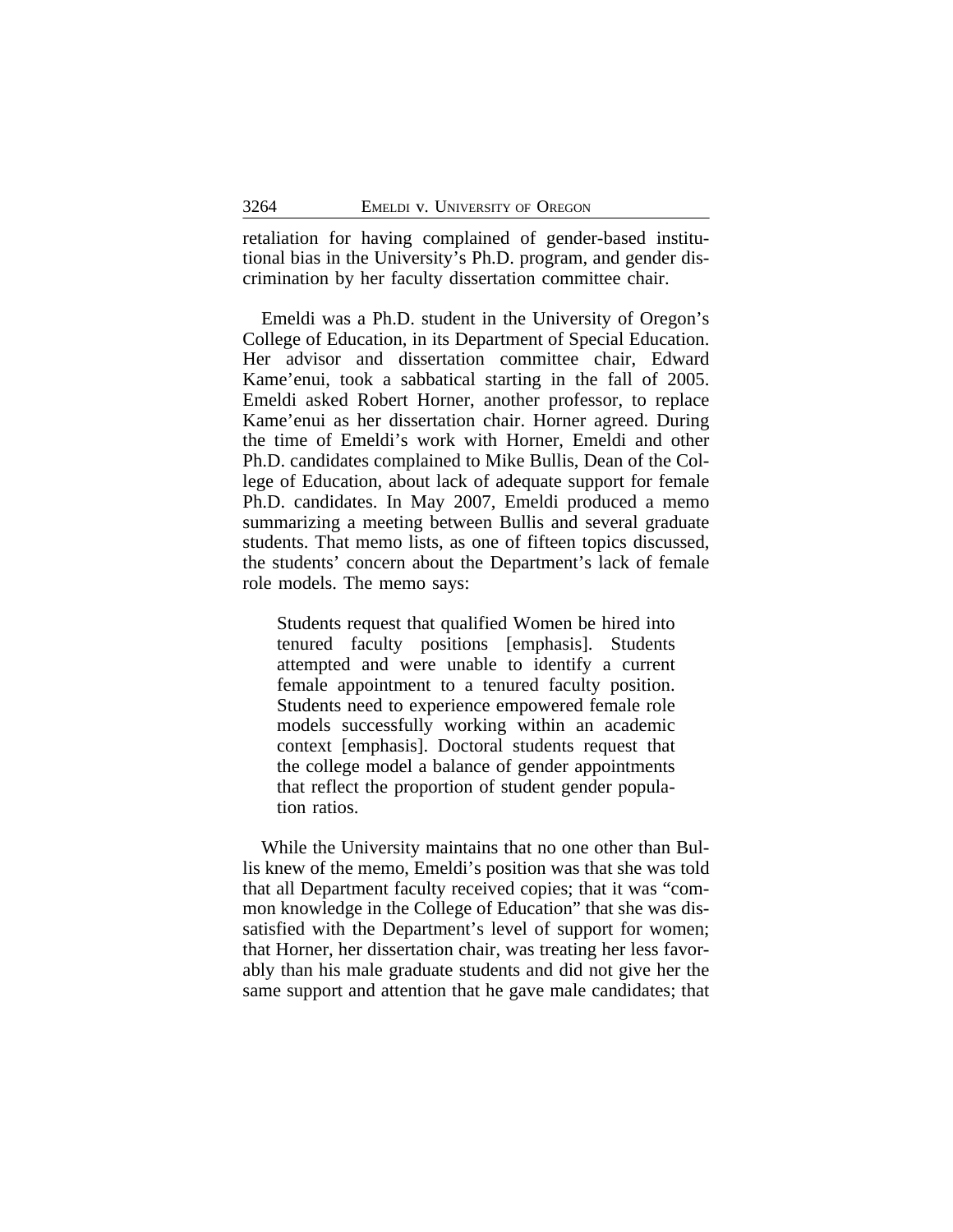Horner often ignored her and did not make eye contact with her; that, when Emeldi attended Horner's group meetings with his graduate students, either she was not on the agenda, or no substantial or meaningful work of hers was discussed; and that Horner's male students had opportunities that were not available to his female students, such as access to more and better resources, including more office space and better technology for collecting data.

Whatever their teacher-student relationship at first, Emeldi's relationship with Horner as Ph.D. advisor soured. The reasons for this development are unclear. The University vigorously disputes that Horner treated his male students more favorably than his female students, and its position is that Emeldi's relationship with Horner deteriorated because Emeldi "refused to listen to Dr. Horner regarding the necessary changes to produce a dissertation that would be a focused piece of scholarship." **<sup>1</sup>** Emeldi attributes the worsening relationship to Horner's gender animus.

In October 2007, Emeldi met with University administrators Annie Bentz and Marian Friestad to discuss her worsening relationship with Horner. Emeldi says that she complained to Friestad about the Department's "institutional bias in favor of male doctoral candidates, and a relative lack of support and role models for female candidates." To illustrate her experience of this "institutional bias," she said that she "identified the chair of [her] dissertation committee, Dr. Rob Horner, as being distant and relatively inaccessible to me." According to Emeldi, Friestad then alerted Horner that Emeldi had accused

**<sup>1</sup>**The summary judgment record contains evidence of email communication between Horner and Emeldi in mid-2007. In July 2007, Emeldi submitted to Horner a "Dissertation Prospectus" that laid out her research plans. In September 2007, Horner provided feedback on Emeldi's proposal. Horner's feedback stated that Emeldi had proposed a "tremendously interesting project," and had "done brilliantly in [her] efforts," but also expressed concern that "the reader struggles to find the details that can be examined within a dissertation."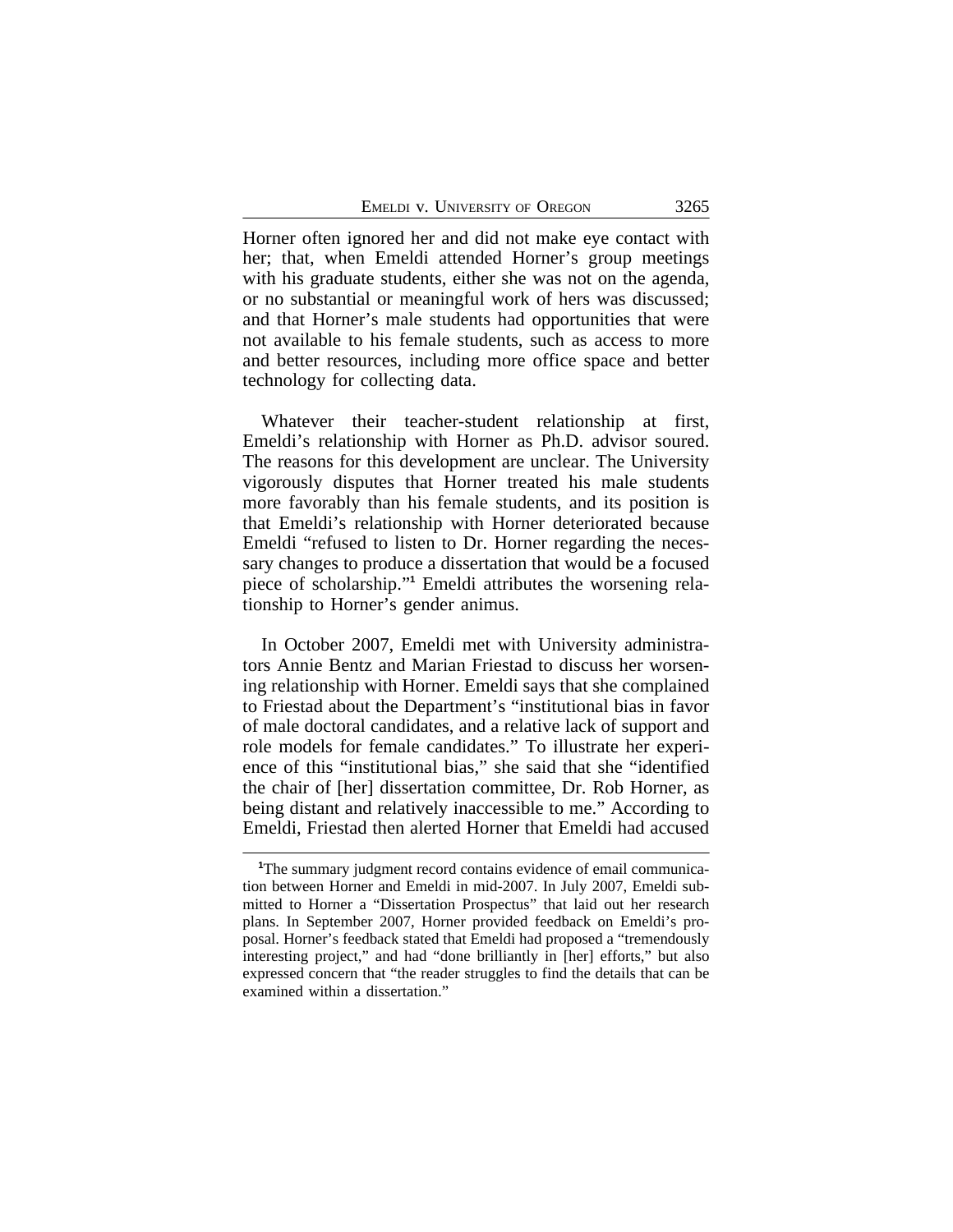him of discriminating against her. While Friestad does not dispute that she spoke with Horner, her version of the conversation Emeldi described is markedly different. Friestad, who is an administrator and professor, says that Emeldi never alleged discrimination in their discussion about Horner and that Friestad and Horner discussed only Emeldi's dissertation, not an allegation of discrimination. However, Emeldi in her amended declaration explicitly said that Friestad told Emeldi that Friestad had "debriefed" Horner on the conversation Friestad had with Emeldi. Within a few weeks, Horner, by email, resigned as Emeldi's dissertation chair. According to Emeldi, Horner then told other Department faculty members that Emeldi should not be granted a Ph.D., and should instead be directed into the Ed.D. program, which Emeldi says is a less prestigious degree. The University denies that this occurred.

Emeldi sought a new dissertation chair, but did not find one. According to Emeldi, she asked fifteen faculty members in her Department, some of whom said that they were too busy and some of whom said that they were not qualified to supervise her research. The University doesn't dispute that she inquired of fifteen faculty members, but criticizes Emeldi's efforts to obtain a new dissertation chair as inadequate, arguing that she did not try to recruit two faculty members who were qualified and available, including her former advisor Kame'enui. While seeking a new dissertation chair, Emeldi also pursued the University's internal grievance procedure, which, she says, contributed to her inability to find a willing faculty member. Unable to complete her Ph.D. without a dissertation chair, Emeldi abandoned her pursuit of the Ph.D. degree, thus effectively withdrawing from the University.

Emeldi then filed this lawsuit in Oregon state court. The University timely removed the action to federal court, but mistakenly said in its notice of removal that Emeldi's suit was filed in Linn and Multnomah Counties, when in fact the suit was filed in Lane County. The University then filed an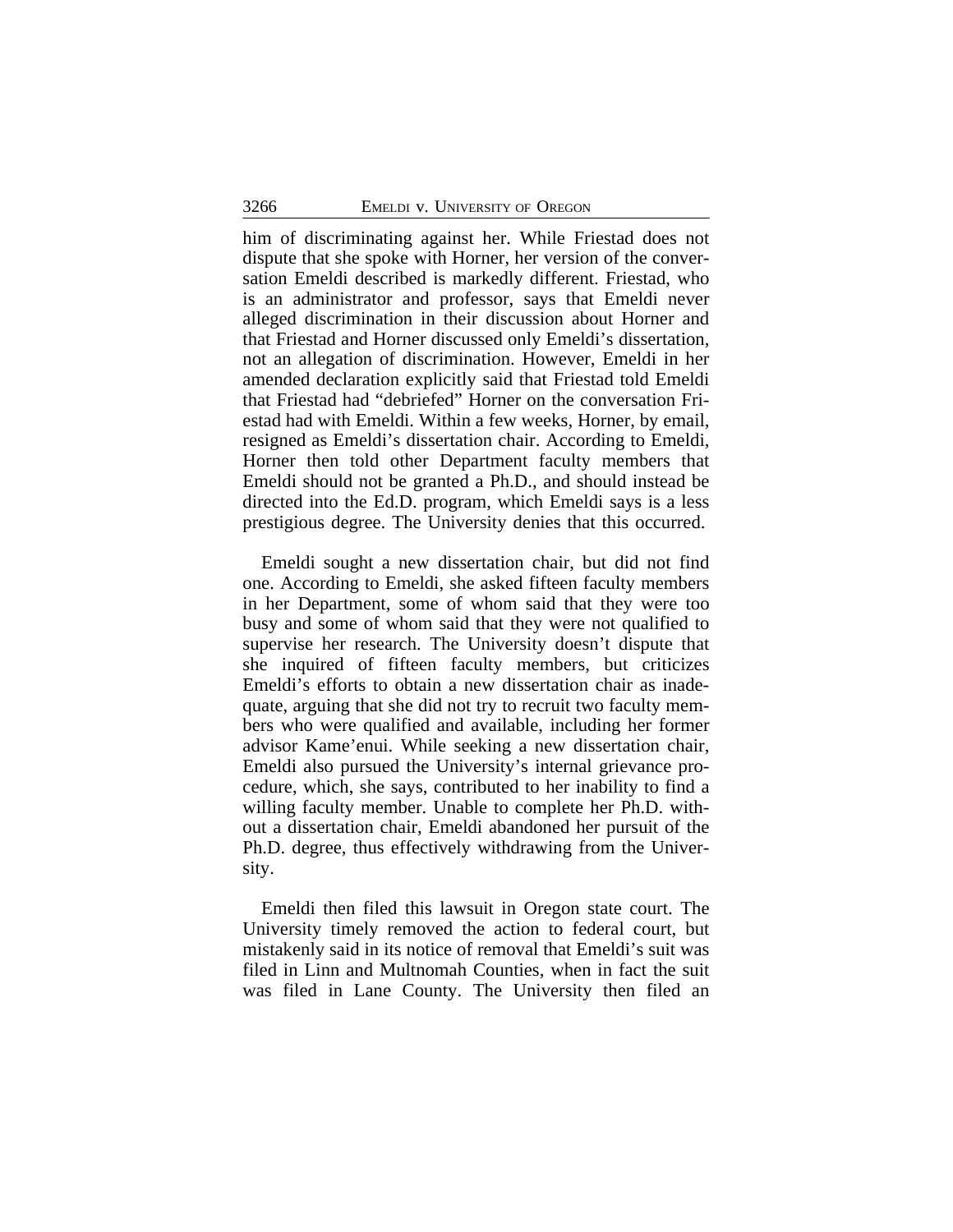amended notice of removal correcting these errors, but the amendment was filed after the 30-day removal deadline had expired. Emeldi sought remand on the basis that the defective notice of removal was fatal to federal jurisdiction, but the district court rejected this argument.

After a period of discovery, the University moved for summary judgment, which Emeldi opposed. The district court granted summary judgment for the University on the alternative grounds that Emeldi did not engage in protected activity and that she adduced no evidence showing that the University's adverse actions were causally related to her protected activity. *Emeldi v. Univ. of Or.*, No. 08-6346, 2010 WL 2330190, at \*2-5 (D. Or. June 4, 2010). Emeldi timely appealed.

## **II**

We have jurisdiction pursuant to 28 U.S.C. § 1291. We review a grant of summary judgment de novo. *Oliver v. Keller*, 289 F.3d 623, 626 (9th Cir. 2002). "Summary judgment is warranted when 'there is no genuine dispute as to any material fact and the movant is entitled to judgment as a matter of law.' " *Wash. Mut. Inc. v. United States*, 636 F.3d 1207, 1216 (9th Cir. 2011) (quoting Fed. R. Civ. P. 56(a)).

## **III**

**[1]** We start with the statutory premise that Title IX of the Education Amendments of 1972 bars gender-based discrimination by federally funded educational institutions. It provides, "No person in the United States shall, on the basis of sex, be excluded from participation in, be denied the benefits of, or be subjected to discrimination under any education program or activity receiving Federal financial assistance . . . ." 20 U.S.C. § 1681(a). In *Jackson*, the Supreme Court held that "[r]etaliation against a person because that person has com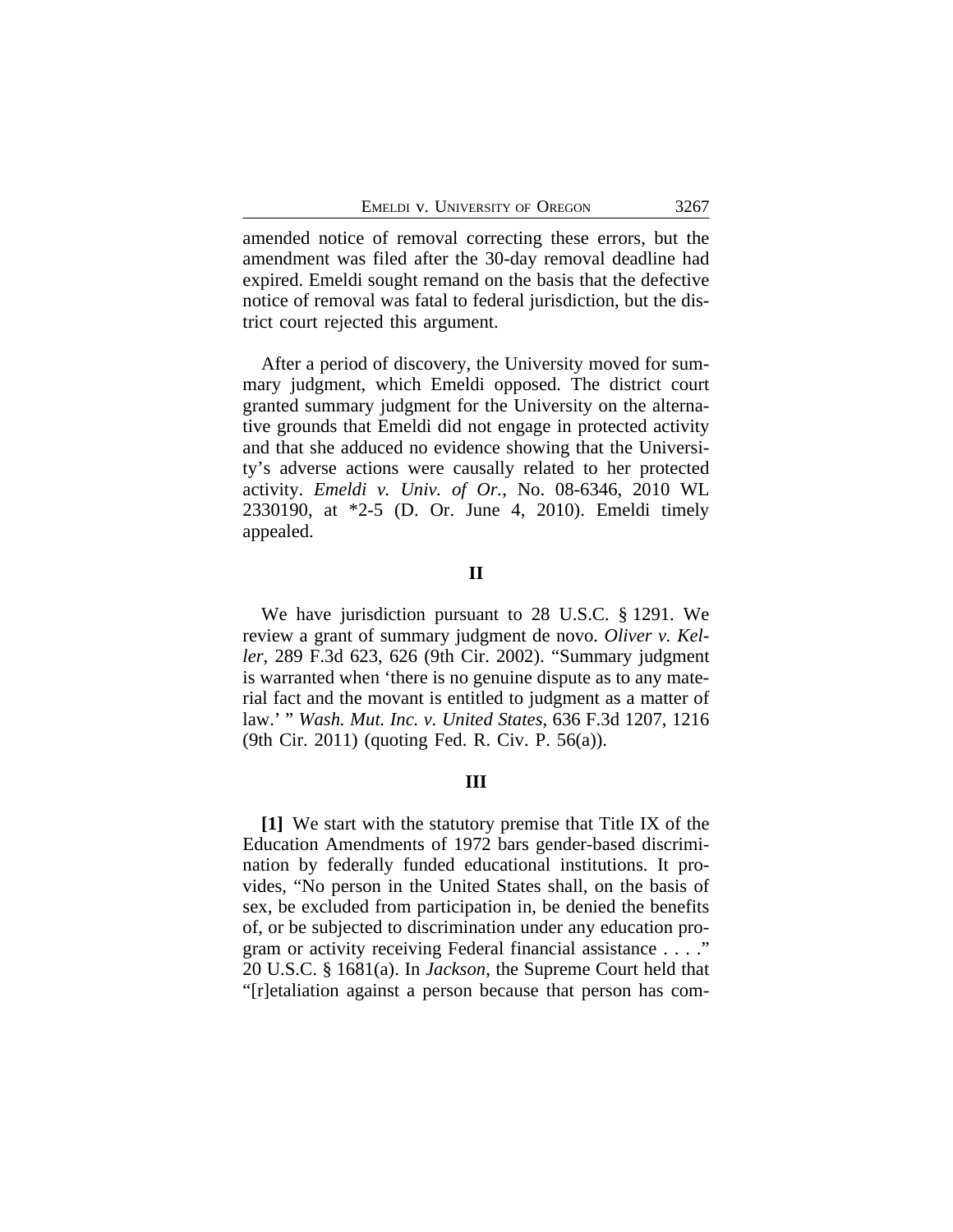plained of sex discrimination" is a form of gender-based discrimination actionable under Title IX. 544 U.S. at 173.

**[2]** Until now, we have not had occasion to say what a plaintiff must prove to prevail on a retaliation claim under Title IX. We join our sister circuits in applying the familiar framework used to decide retaliation claims under Title VII.**<sup>2</sup>** In this framework, a plaintiff who lacks direct evidence of retaliation must first make out a prima facie case of retaliation by showing (a) that he or she was engaged in protected activity, (b) that he or she suffered an adverse action, and (c) that there was a causal link between the two. *Brown v. City of Tuc*son, 336 F.3d 1181, 1192 (9th Cir. 2003). We have emphasized that to make out a prima facie case, a plaintiff need only make a minimal threshold showing of retaliation. As we have explained, " 'The requisite degree of proof necessary to establish a prima facie case for Title VII claims on summary judgment is minimal and does not even need to rise to the level of a preponderance of the evidence.' " *Davis v. Team Elec. Co.*, 520 F.3d 1080, 1089 (9th Cir. 2008) (quoting *Wallis v. J.R. Simplot Co.*, 26 F.3d 885, 889 (9th Cir. 1994) (ellipses omitted)); *see also Humphries v. CBOCS W., Inc.*, 474 F.3d 387, 405 (7th Cir. 2007) (noting that "[e]stablishing a prima facie case" is "not . . . an onerous requirement").

**[3]** Once a plaintiff has made the threshold prima facie showing, the defendant must articulate a legitimate, nonretaliatory reason for the challenged action. *Davis*, 520 F.3d at 1089. If the defendant does so, the plaintiff must then "show that the reason is pretextual either directly by persuading the court that a discriminatory reason more likely motivated the employer or indirectly by showing that the

**<sup>2</sup>** *See, e.g.*, *Papelino v. Albany Coll. of Pharm. of Union Univ.*, 633 F.3d 81, 91-92 (2d Cir. 2011) (applying the Title VII framework to a Title IX retaliation claim); *Frazier v. Fairhaven Sch. Comm.*, 276 F.3d 52, 67 (1st Cir. 2002) (same); *Clinger v. N.M. Highlands Univ., Bd. of Regents*, 215 F.3d 1162, 1168 (10th Cir. 2000) (same).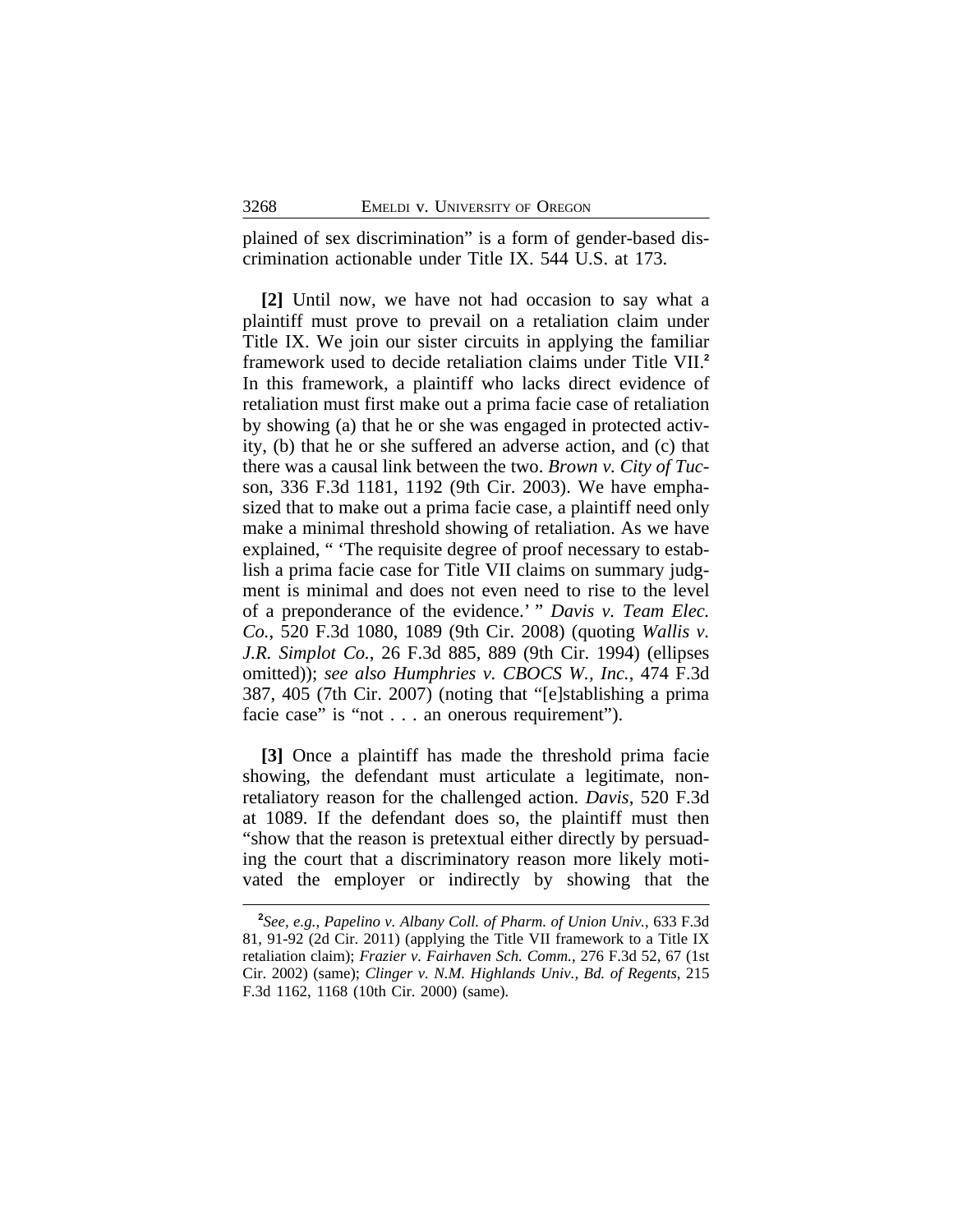employer's proffered explanation is unworthy of credence." *Id.* (internal quotation marks and citation omitted).

We stress three reasons for adopting the Title VII framework for Title IX retaliation claims. First, the legislative history of Title IX "strongly suggests that Congress meant for similar substantive standards to apply under Title IX as had been developed under Title VII." *Lipsett v. Univ. of P.R.*, 864 F.2d 881, 897 (1st Cir. 1988). The House Report provides:

One of the single most important pieces of legislation which has prompted the cause of equal employment opportunity is Title VII of the Civil Rights Act of 1964 . . . . Title VII, however, specifically excludes educational institutions from its terms. [Title IX] would remove that exemption and bring those in education under the equal employment provision.

H.R. Rep. No. 92-554, at 46 (1972), *reprinted in* 1972 U.S.C.C.A.N. 2462, 2512.

Second, we have found the Title VII framework useful in assessing claims of discrimination and retaliation outside the Title VII context, even where its application is not mandatory. *See, e.g.*, *Diaz v. Eagle Produce Ltd. P'ship*, 521 F.3d 1201, 1207 (9th Cir. 2008) (applying the Title VII framework to a claim under the Age Discrimination in Employment Act); *Keyser v. Sacramento City Unified Sch. Dist.*, 265 F.3d 741, 754 (9th Cir. 2001) (applying the Title VII framework to an equal protection claim); *Gay v. Waiters' & Dairy Lunchmen's Union, Local No. 30*, 694 F.2d 531, 538 (9th Cir. 1982) (applying the Title VII framework to a claim brought under 42 U.S.C. § 1981).

Third, the Supreme Court has often "looked to its Title VII interpretations of discrimination in illuminating Title IX." *Olmstead v. L.C. ex rel. Zimring*, 527 U.S. 581, 616 n.1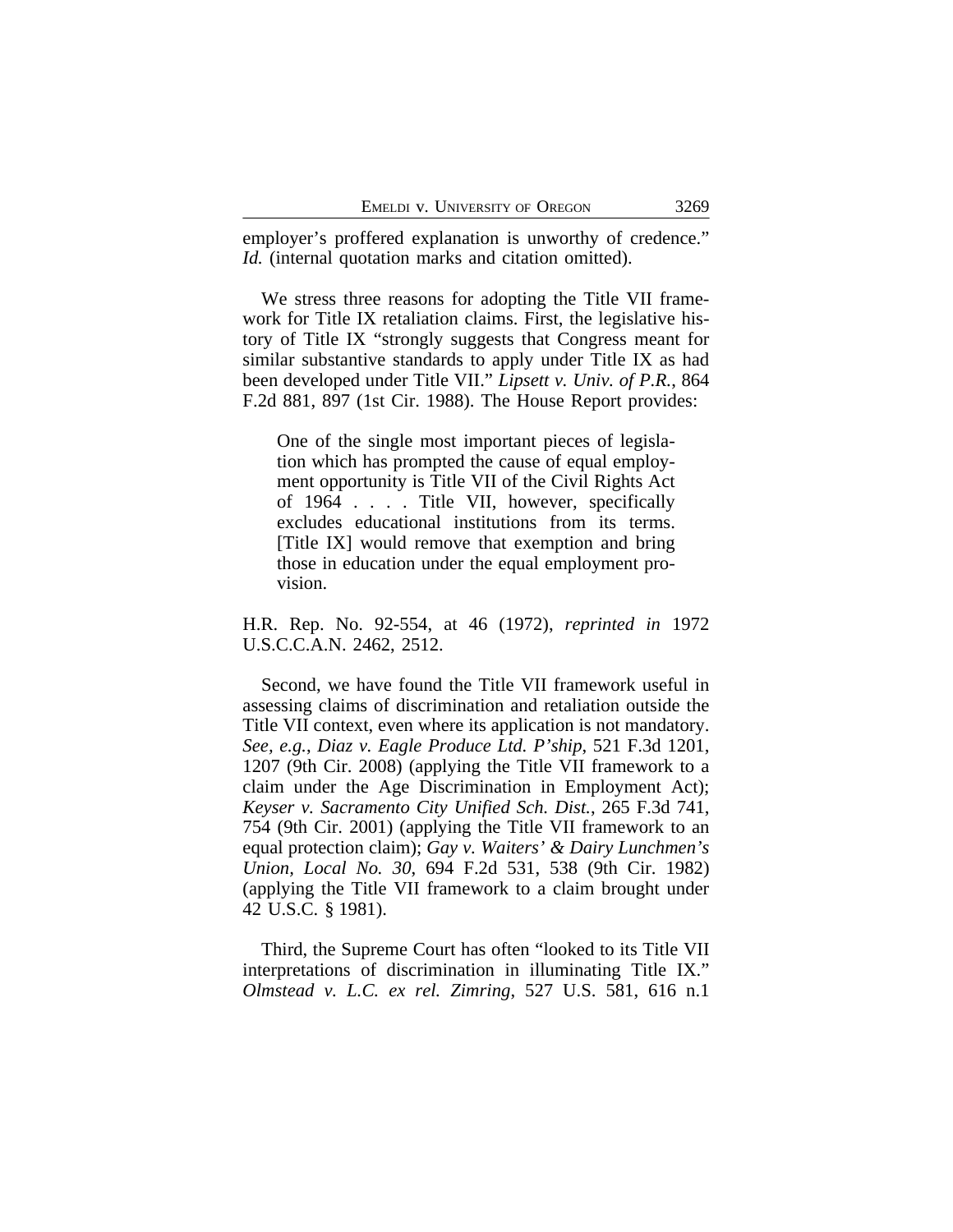(1999). Following this approach, we hold that the Title VII framework generally governs Title IX retaliation claims.

### **IV**

#### **A**

The first requirement of a prima facie case of retaliation is that the plaintiff engaged in protected activity. Viewing the evidence presented at summary judgment in Emeldi's favor, we hold that Emeldi's complaints to Bullis and Friestad about gender-based institutional bias, and to Friestad about Horner's unequal treatment of female graduate students, were protected activity under Title IX.

**[4]** As an initial matter, we have no doubt that Title IX empowers a woman student to complain, without fear of retaliation, that the educational establishment treats women unequally. *Jackson*, 544 U.S. at 174; *see also generally* Lucy M. Stark, *Exposing Hostile Environments for Female Graduate Students in Academic Science Laboratories*, 31 Harv. J.L. & Gender 101 (2008). Emeldi's complaint to Friestad that there was institutional bias against women in the Ph.D. program and that her dissertation chair, Horner, was treating his male graduate students more favorably than his female graduate students, is thus unmistakably a protected activity under Title IX. The protected status of her alleged statements holds whether or not she ultimately would be able to prove her contentions about discrimination. *See Moyo v. Gomez*, 40 F.3d 982, 984 (9th Cir. 1994).

Emeldi says that she complained to Friestad about the Department's "institutional bias in favor of male doctoral candidates, and a relative lack of support and role models for female candidates." Illustrating her experience of this "institutional bias" in speaking with Friestad, she says that she "identified the chair of [her] dissertation committee, Dr. Rob Horner, as being distant and relatively inaccessible to me."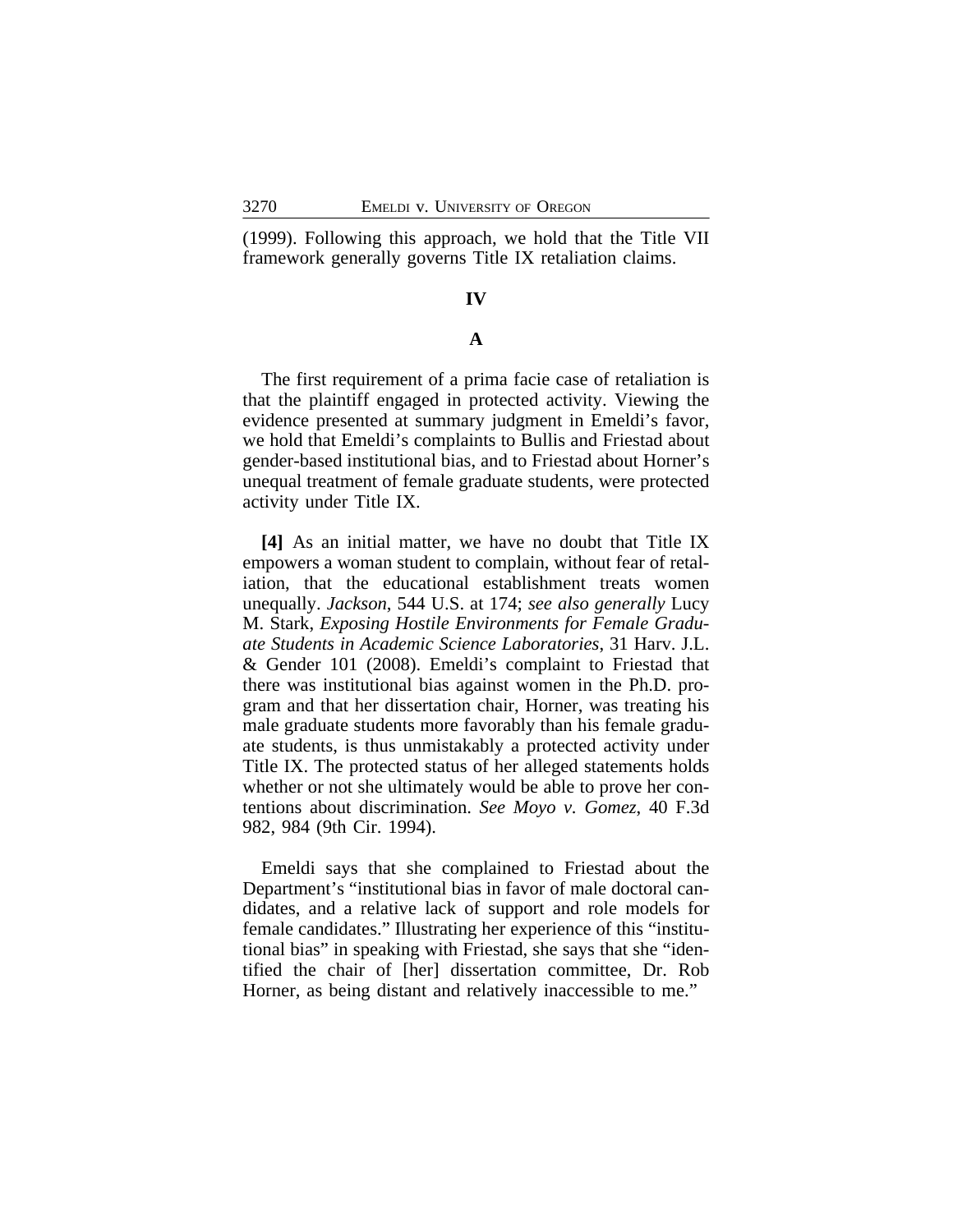**[5]** It is a protected activity to "protest[ ] or other wise oppose[ ] unlawful . . . discrimination." *Moyo*, 40 F.3d at 984; *see also Bigge v. Albertsons, Inc.*, 894 F.2d 1497, 1501 (11th Cir. 1990). In the Title IX context, "speak[ing] out against sex discrimination"—precisely what Emeldi says that she did—is protected activity. *Jackson*, 544 U.S. at 178. Accordingly, we hold that Emeldi has alleged facts that, if true, demonstrate that she engaged in an activity protected by Title IX.

#### **B**

The second requirement of a prima facie case of retaliation is that the plaintiff suffered an adverse action. Viewing the evidence presented at the summary judgment stage in Emeldi's favor, we hold that Horner's resignation constitutes an adverse action.

**[6]** In the Title VII context, the Supreme Court has said that the adverse action element is present when "a reasonable [person] would have found the challenged action materially adverse, which in this context means it well might have dissuaded a reasonable [person] from making or supporting a charge of discrimination." *Burlington N. & Santa Fe Ry. Co. v. White*, 548 U.S. 53, 68 (2006) (internal quotation marks and citations omitted). We have held the adverse action requirement was satisfied, for example, when an employee was forced to use a grievance procedure to get overtime work assignments that were routinely awarded to others, *Fonseca v. Sysco Food Servs. of Ariz., Inc.*, 374 F.3d 840, 848 (9th Cir. 2004), when an employee was assigned more hazardous work than her co-workers, *Davis*, 520 F.3d at 1089-90, and when an employee was laterally transferred or received undeserved poor performance ratings, *Yartzoff v. Thomas*, 809 F.2d 1371, 1376 (9th Cir. 1987).

**[7]** We will not establish a different rule on adverse action for Title IX than for Title VII. Women students should not be deterred from advancing pleas that they be treated as favor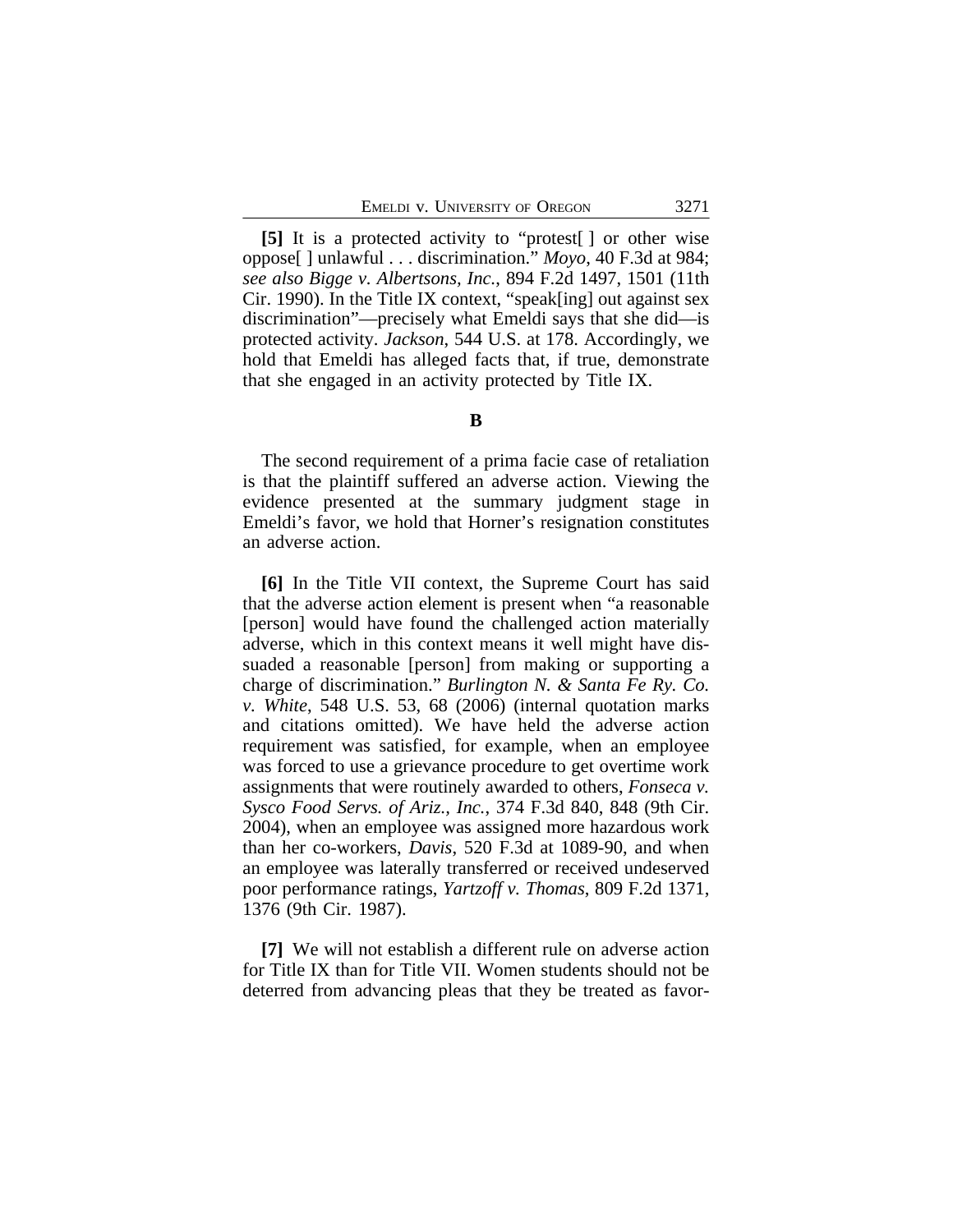ably as male students. A student cannot complete the University's Ph.D. program without a faculty dissertation chair, and the loss of a chair is an adverse action.

**[8]** This sort of adverse action bears analogy to the concept of constructive discharge, in which a retaliating employer creates working conditions so " 'extraordinary and egregious [as] to overcome the normal motivation of a competent, diligent, and reasonable employee to remain on the job.'" *Poland v. Chertoff*, 494 F.3d 1174, 1184 (9th Cir. 2007) (quoting *Brooks v. City of San Mateo*, 229 F.3d 917, 930 (9th Cir. 2000)). Here, although the University did not formally dismiss Emeldi from the Ph.D. program, as a practical matter, it rendered her unable to complete the degree. A reasonable person in Emeldi's position—someone who had been abandoned by her dissertation chair and who was unable, despite diligent efforts, to secure a replacement chair—could justifiably feel unable to complete the Ph.D. program. A reasonable person would find these events "materially adverse" insofar as they "might have dissuaded" such person from complaining of discrimination in the Department. *Burlington N. & Santa Fe Ry. Co.*, 548 U.S. at 68. We therefore conclude that Horner's resignation was an adverse action.

**C**

**[9]** The third requirement of a prima facie case of retaliation is a causal link between the protected activity and adverse action. "At the prima facie stage of a retaliation case, 'the causal link element is construed broadly so that a plaintiff merely has to prove that the protected activity and the negative . . . action are not completely unrelated.' " *Poland*, 494 F.3d at 1180 n.2 (quoting *Pennington v. City of Huntsville*, 261 F.3d 1262, 1266 (11th Cir. 2001)) (alteration omitted). Emeldi has met this standard. From the record, we conclude that Emeldi has produced evidence from which a rational factfinder could find a causal link between Emeldi's complaints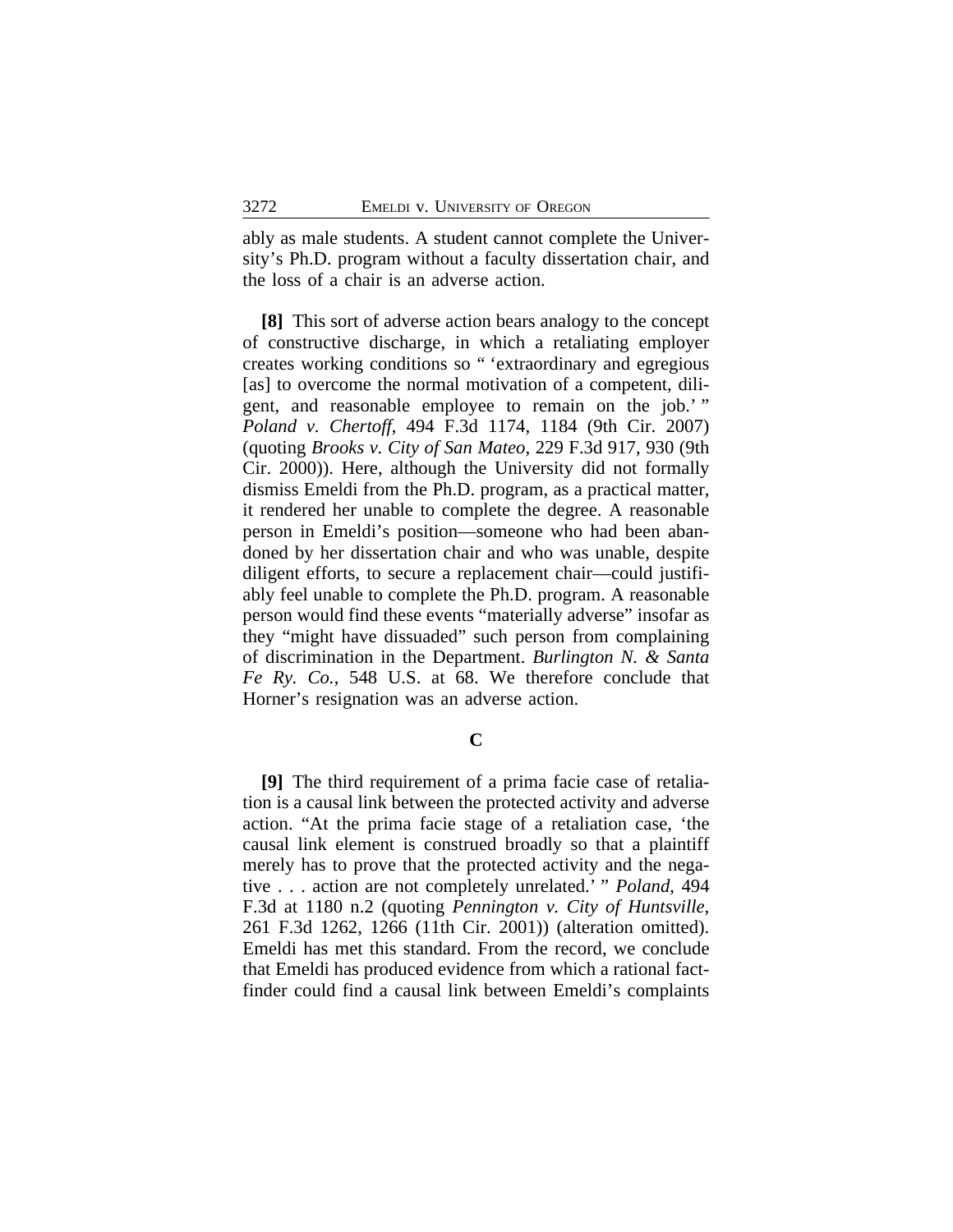of gender discrimination in the Department and the adverse actions identified above.

**[10]** First, the proximity in time between Emeldi's complaint to Friestad about Horner and Horner's resignation as her dissertation chair is strong circumstantial evidence of causation. *See Cornwell v. Electra Cent. Credit Union*, 439 F.3d 1018, 1035 (9th Cir. 2006) ("[C]ausation sufficient to establish the third element of the prima facie case may be inferred from . . . the proximity in time between the protected action and the allegedly retaliatory employment decision." (quoting *Yartzoff*, 809 F.2d at 1376)).**<sup>3</sup>**

**[11]** Second, Emeldi has articulated a theory of how Horner found out about her complaints: Friestad relayed them to him. Emeldi alleges that she complained of Horner's gender bias—among other things—at her October 2007 meeting with Friestad. Friestad admits that she relayed Emeldi's complaints to Horner, but denies that Emeldi raised concerns about discrimination at the meeting. Friestad also insists that

**<sup>3</sup>**The dissent suggests that *Cornwell* is irrelevant because, it urges, we there rejected a causal connection. But the idea that a causal connection can be shown by proximity in time between protected activity and adverse action is the well-established rule followed in many cases. *E.g.*, *Dawson v. Entek Int'l*, 630 F.3d 928, 937 (9th Cir. 2011); *Bell v. Clackamas Cnty.*, 341 F.3d 858, 865 (9th Cir. 2003); *Yartzoff*, 809 F.2d at 1376; *Miller v. Fairchild Indus., Inc.*, 797 F.2d 727, 731 (9th Cir. 1986). The application of that rule in *Cornwell* does not negate its application here. In *Cornwell*, we concluded that Cornwell presented "no evidence raising an inference" that his demotion was caused by his complaint because there was no evidence that the person who demoted him knew about Cornwell's complaint before his demotion. 439 F.3d at 1035. We also concluded that the "gap" of nearly eight months between Cornwell's complaint and his termination was "too great to support an inference" that his termination was caused by his complaint. *Id.* Here, by contrast, Friestad "debriefed" Horner about the content of her discussion with Emeldi, thus "raising an inference" that Horner knew about Emeldi's complaint and resigned as a result. *See id.* Also in contrast to *Cornwell*, there was only a short time of a few weeks between Emeldi's discussion with Friestad and Horner's resignation without replacement.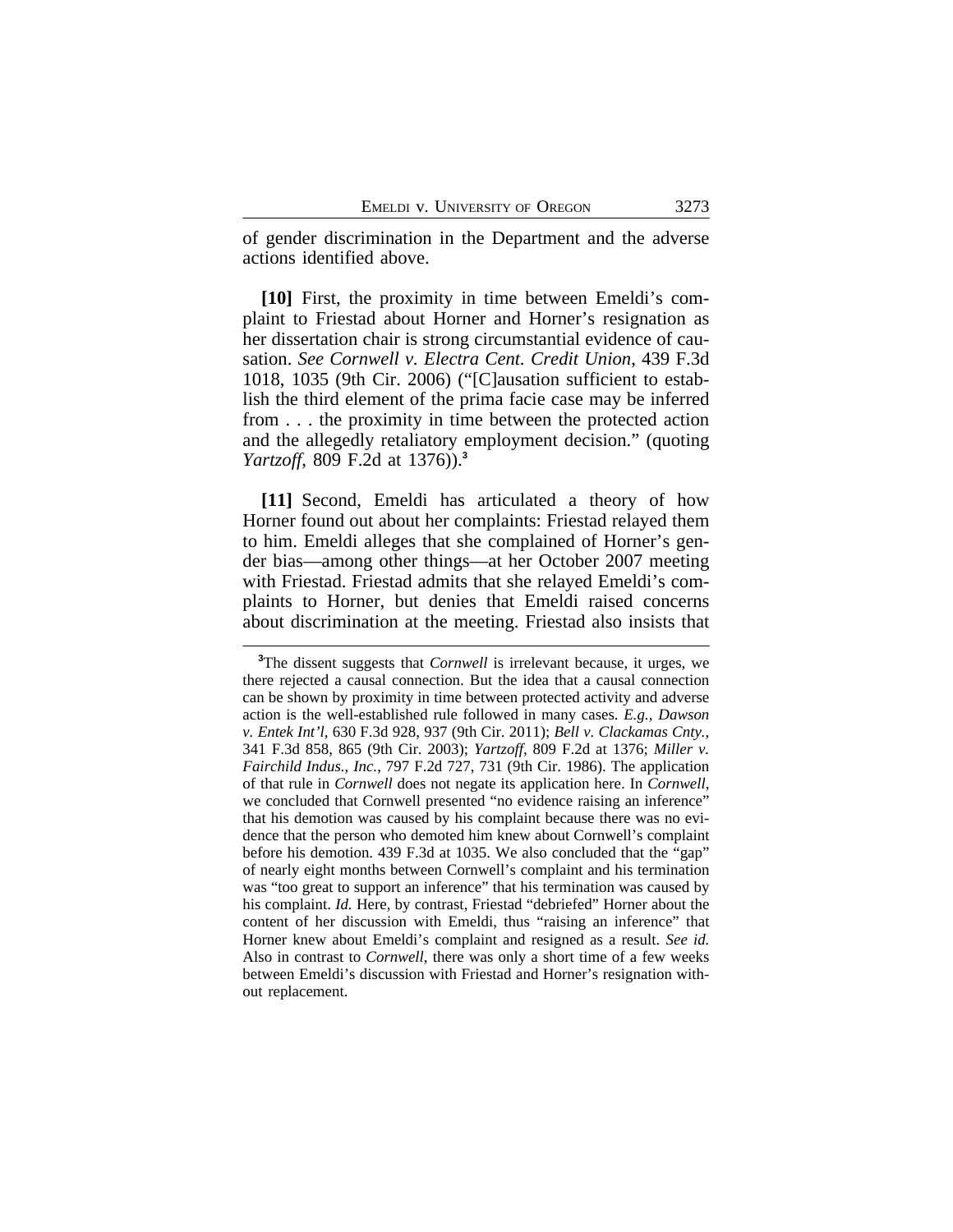she did not inform Horner of any allegations of discrimination. Nonetheless, a reasonable jury, crediting Emeldi's recollection that she complained specifically to Friestad about Horner's favoring of male Ph.D. candidates, could find a causal link between Friestad's conversation with Horner and his resignation from the dissertation chair post. Stated another way, a jury reasonably could infer that Friestad passed Emeldi's complaint on to Horner, and that Horner's resignation not long thereafter**<sup>4</sup>** as Emeldi's dissertation chair was a response to Emeldi's complaint.

**[12]** Third, Emeldi offered evidence that Horner exhibited gender-based animus in other contexts. *See Coghlan v. Am. Seafoods Co. LLC*, 413 F.3d 1090, 1095 n.6 (9th Cir. 2005) (stating that "evidence establish[ing] the employer's animus toward the class to which the plaintiff belongs" is relevant to proving causation). Specifically, Emeldi said that Horner gave more attention and support to male students and that he ignored her and did not make eye contact with her. She contended that, when she attended Horner's graduate student group meetings, she was "not on the agenda, or when [she was] on the agenda, that no substantial/meaningful work [of hers was] discussed." She gave specific examples of Horner's male students being given opportunities that were not available to his female students. For example, Horner allegedly gave one male student access to more office space and better technology for collecting data than similar female students.

**[13]** As the above discussion reveals, there is ample circumstantial evidence to establish causation. Emeldi also points to other evidence in the record that would support a jury inference of causation: (1) that Horner resigned as Emeldi's dissertation chair without designating or providing

**<sup>4</sup>**Emeldi's conversation with Friestad took place on or about October 19, 2007. Horner resigned on November 19, 2007. In Horner's November 20, 2007 email to administrator Mike Bullis, Horner stated that Friestad had contacted him a few weeks beforehand.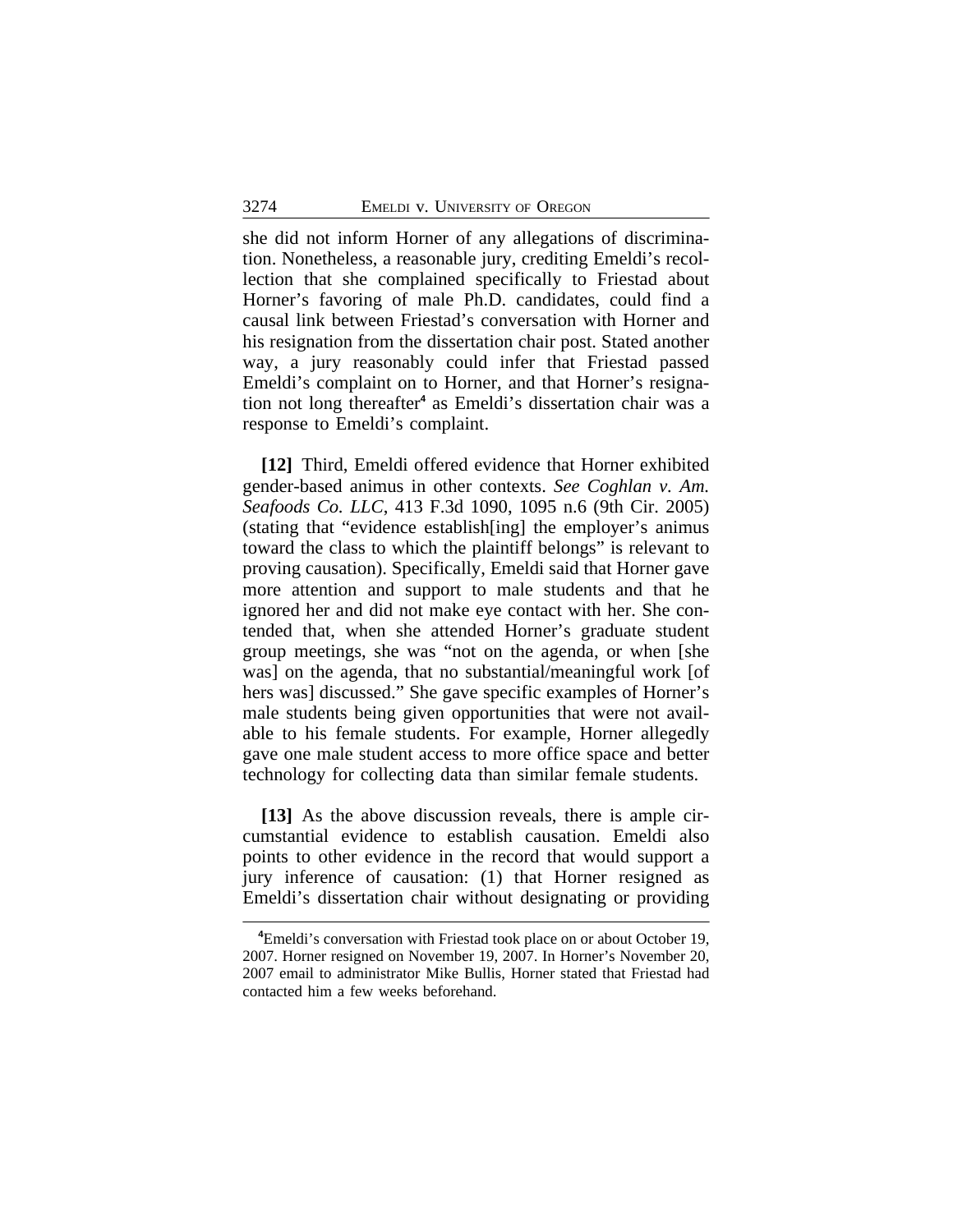assistance in securing a replacement chair is circumstantial evidence of retaliatory intent; (2) that Horner praised Emeldi on the progress of her dissertation, could, together with other evidence, support the inference that his stated reasons for resigning as her dissertation chair were pretextual;<sup>5</sup> and (3) that Emeldi could not secure a replacement dissertation chair, despite asking fifteen faculty members, is circumstantial evidence that Horner poisoned his colleagues against her.

**[14]** These items together provide a sufficient basis for a jury to find that Emeldi's protected activity brought about Horner's resignation.

The dissent argues that Emeldi's position is based on impermissible speculation, citing *Cafasso v. Gen. Dynamics C4 Sys., Inc.*, 637 F.3d 1047, 1061 (9th Cir. 2011). But this case is nothing like *Cafasso*. There, we rejected Cafasso's claim that her employer eliminated her department and terminated her employment in retaliation for her inquiries about suspected fraud. *Cafasso*, 638 F.3d at 1060-61. The employer's position was that the action was part of a corporate reorganization unrelated to Cafasso's inquiries; Christopher Marzilli, the official who terminated Cafasso, testified that he did not know about her inquiries when he made the reorganization decision; and "Cafasso admitted in deposition that she had no reason to disbelieve Marzilli's account." *Id.* at 1060. Cafasso nevertheless argued for a "cat's paw" theory of liability, *see generally Poland v. Chertoff*, 494 F.3d 1174, 1182-83 (9th Cir. 2007), which we rejected as speculative. *Cafasso*, 637 F.3d at 1061. Cafasso would have had to establish "that one of Marzilli's subordinates, in response to Cafasso's protected activity, set in motion Marzilli's decision to eliminate Cafasso's department and job, and that the subordinate influ-

**<sup>5</sup>** *See Wells v. Colo. Dep't of Transp.*, 325 F.3d 1205, 1218 (10th Cir. 2003) (stating that evidence of pretext is also probative of causation). We note that the email in which Horner praised Emeldi's dissertation work also contains criticism of her scholarship.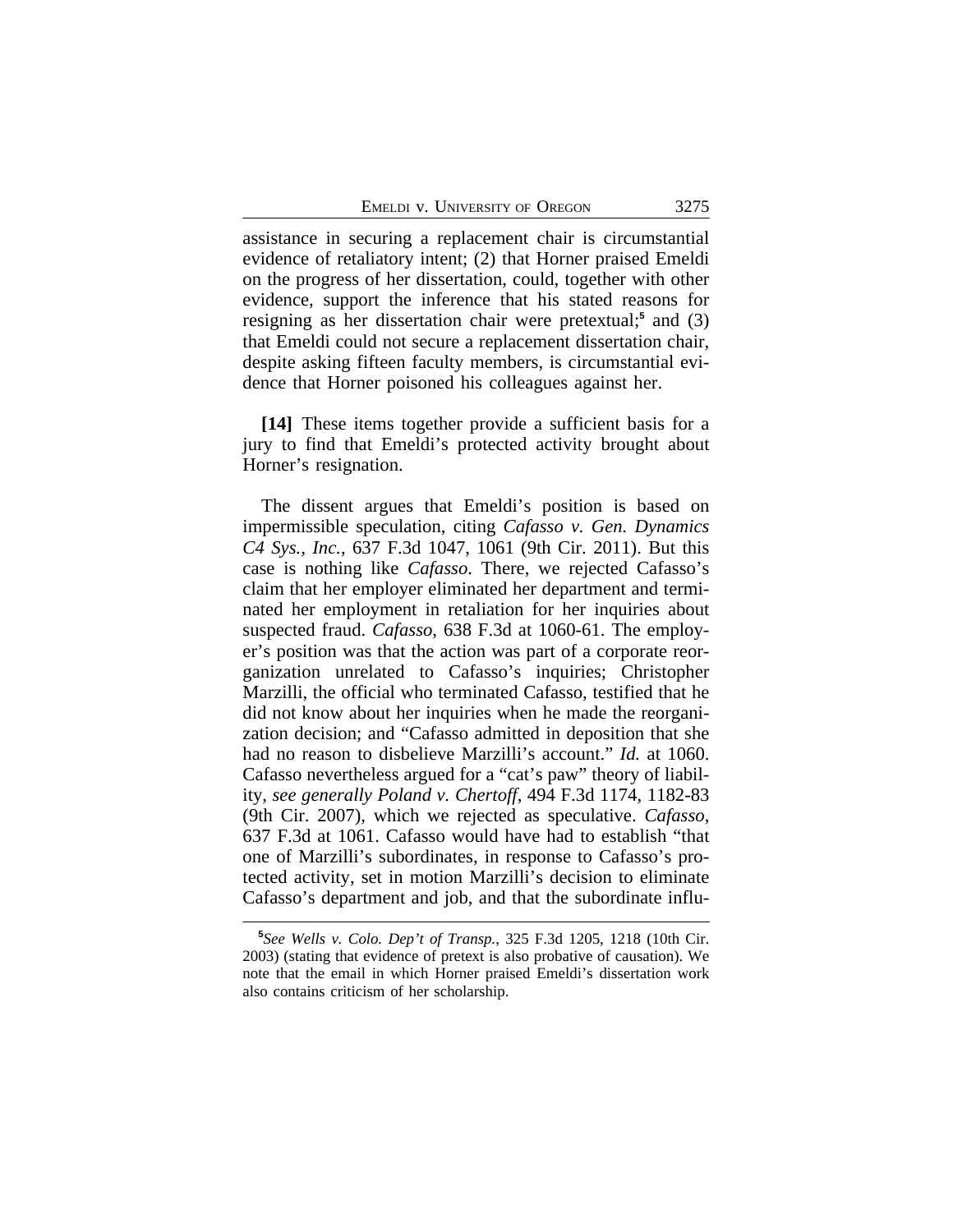enced or was involved in the decision or decisionmaking process." *Id.* (internal quotation marks, citation, and alteration omitted). Because Cafasso did not "set forth non-speculative evidence of specific facts" that this chain of events in fact occurred, we concluded that to find liability would require "undue speculation." *Id.*

We do not disagree with the principle that mere speculation cannot raise an issue of fact. But here, by contrast, Emeldi proffered non-speculative evidence supporting reasonable inferences of causation. Her declaration states that she complained to Friestad about gender discrimination in the Department and, at this stage, her assertions must be accepted as true. The dissent reaches a contrary conclusion only by disregarding tried and true principles governing summary judgment. The dissent first asserts that Emeldi's complaint to Friestad that Horner was "distant and relatively inaccessible" is not a claim of gender bias. However, the correct approach is to consider Emeldi's complaint in its context. *See T.W. Elec. Serv., Inc. v. Pac. Elec. Contractors Ass'n*, 809 F.2d 626, 631 (9th Cir. 1987) ("[T]he court's ultimate inquiry is to determine whether the 'specific facts' set forth by the nonmoving party, coupled with undisputed background or contextual facts, are such that a rational or reasonable jury might return a verdict in its favor based on that evidence." (citing *Anderson v. Liberty Lobby, Inc.*, 477 U.S. 242, 257 (1986))). Here, where the complaint that Horner was "distant and relatively inaccessible" immediately followed Emeldi's complaint of institutional bias, a jury could reasonably infer that she was giving an example of the institutional bias that led to inadequate support for women Ph.D. candidates, and indeed the normal reading of her "distant and relatively inaccessible" criticism of Horner in context is that he was relatively inaccessible by contrast to his accessibility for male Ph.D. candidates.**<sup>6</sup>**

**<sup>6</sup>**Emeldi's declaration asserted, "I described one possible cause of that problem as an institutional bias in favor of male doctoral candidates, and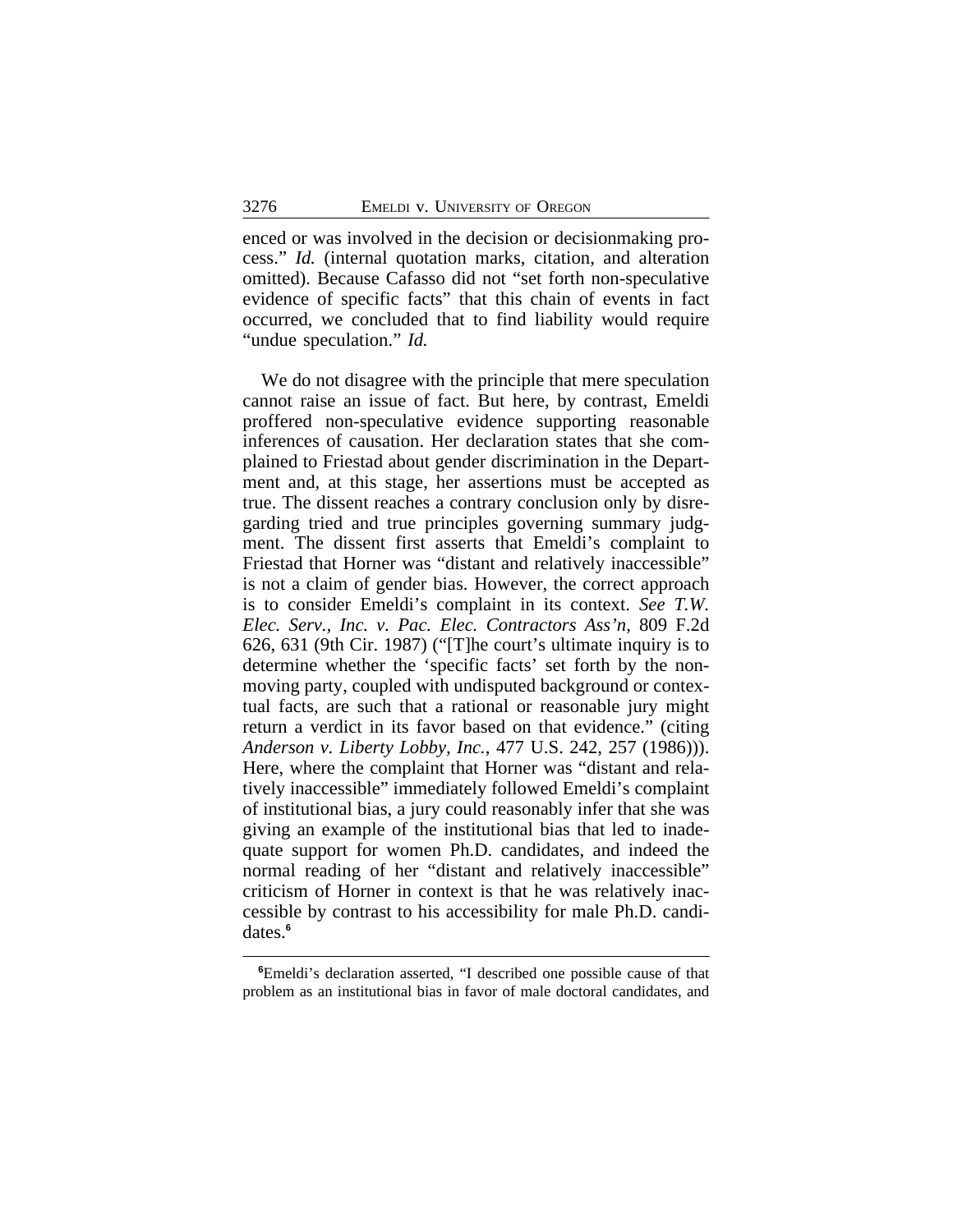The dissent further argues that, even if "gender discrimination was discussed" between Friestad and Emeldi, it is only speculative to infer that Friestad relayed Emeldi's complaints of discrimination to Horner. Again, the dissent reaches this conclusion only by ignoring the general rules governing summary judgment. As noted above, as the nonmoving party Emeldi was to be believed and reasonable inferences given her. In her amended declaration, she explicitly states that Friestad told her that Horner was "debriefed" on their discussion. If we assume Emeldi's statements are true, a reasonable inference arises that Friestad "debriefed" Horner about Emeldi's complaints of gender discrimination. These facts are sufficient to state a prima facie case.

#### **D**

Because Emeldi established a prima facie case of retaliation, we inquire whether the University has stated a legitimate, non-retaliatory reason for the challenged action, and if so, whether Emeldi has shown that the reason is pretextual. *See Davis*, 520 F.3d at 1089.

**[15]** The University says that Horner resigned for a proper reason, that is, because Emeldi did not follow his research advice. Further, University administrators did not provide a dissertation chair because, the University says, the faculty members who Emeldi solicited were unwilling to take Emeldi as a student for legitimate reasons, such as being unavailable or unqualified to advise her research. If credited by the jury, the University states legitimate, non-retaliatory reasons for Horner's resignation.

a relative lack of support and role models for female candidates. I mentioned the content issues in the [May 2007] Student Advisory Board Memo and my concern about gender inequity of the faculty. I identified the chair of my dissertation committee, Dr. Rob Horner, as being distant and relatively inaccessible to me."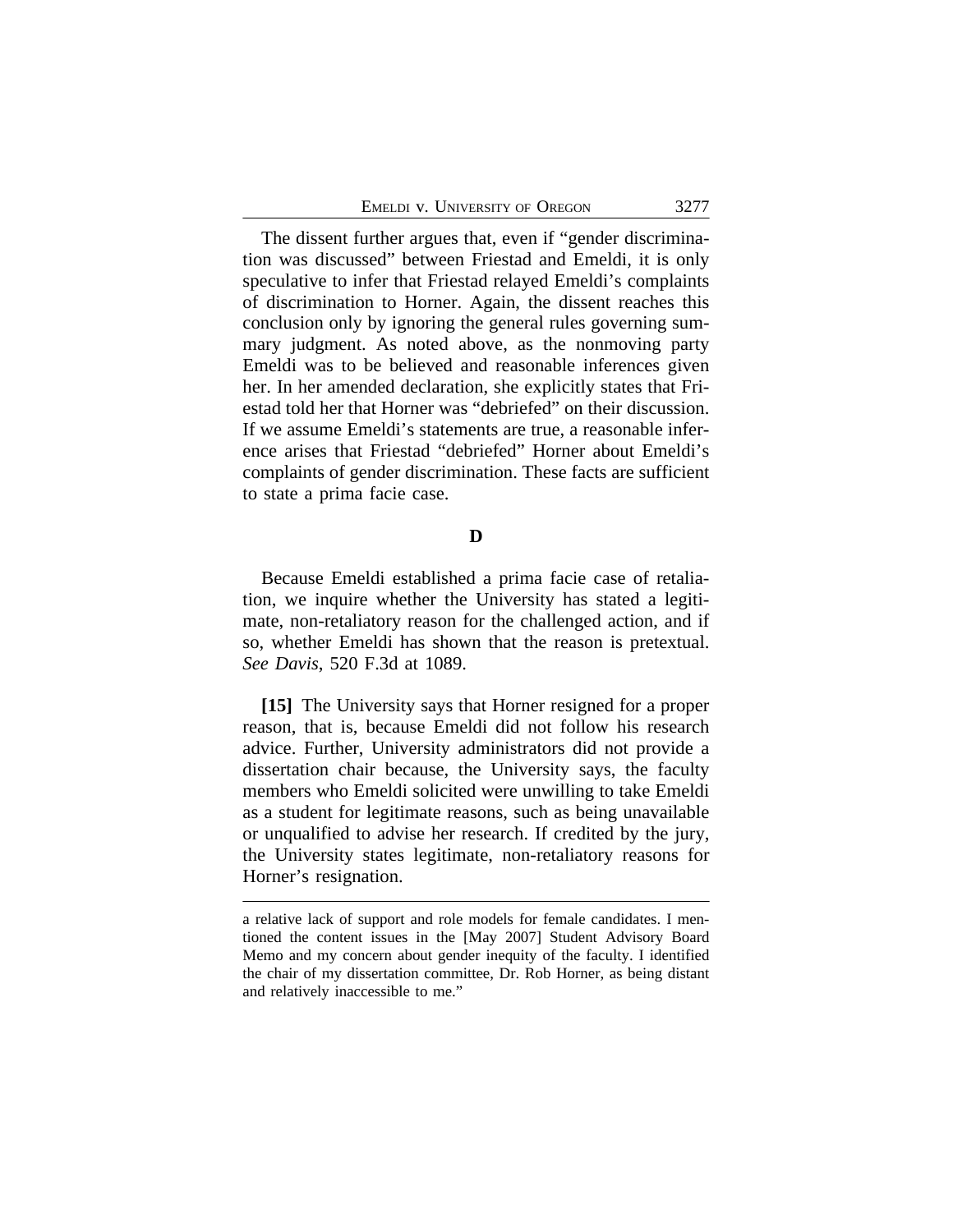**[16]** But Emeldi has presented evidence from which a reasonable jury could conclude that the University's account is pretexutal. For substantially the same reasons we concluded that Emeldi proffered sufficient evidence of causation, we likewise conclude that Emeldi's evidence is sufficient to show pretext. *See Farrell v. Planters Lifesavers Co.*, 206 F.3d 271, 286 (3d Cir. 2000) (explaining that the causation and pretext inquiries are often overlapping). The proximity in time between Emeldi's complaints of unequal treatment and Horner's resignation as Emeldi's dissertation chair; Friestad's admission that she relayed Emeldi's complaints to Horner; Horner's resignation without providing assistance in securing a replacement chair; other evidence of Horner's gender-based animus; Horner's praise for Emeldi; and Emeldi's inability to secure a replacement dissertation chair, all considered together, could lead a reasonable jury to conclude that Emeldi's complaints of unequal treatment, and not Horner's dissatisfaction with her research, motivated Horner's resignation.**<sup>7</sup>**

<sup>&</sup>lt;sup>7</sup>The dissent parts company with the majority by concluding that there is no genuine dispute of material fact as to whether the adverse actions suffered by Emeldi were causally related to her complaints of institutional gender bias or as to whether there was pretext. As we have noted, the dissent's conclusions ignore traditional rules for applying Rule 56.

Specifically, the dissent complains that Emeldi did not provide other evidence supporting her assertions. An example concerns Emeldi's complaint that at Horner's graduate student group meetings Emeldi was not on the agenda or if on it her meaningful work was not discussed. These statements are not speculative but based on Emeldi's personal knowledge and would be admissible at trial. Emeldi had direct percipient knowledge of what happened at the graduate student group meetings she attended. The dissent argues there are no minutes in the record so one cannot verify their substance, and that "there is no proffered testimony of other students or faculty members to give credence to Emeldi's perceptions that Horner was slighting her (and presumably other women students)." But her declaration that she "was publicly and chronically ignored in research team meetings by Rob Horner" generates a genuine dispute of material fact. The dissent's insistence on corroborating testimony of others inserts into the law governing summary judgments a precondition that has never been recognized. *See SEC v. Phan*, 500 F.3d 895, 910 (9th Cir. 2007) (holding that district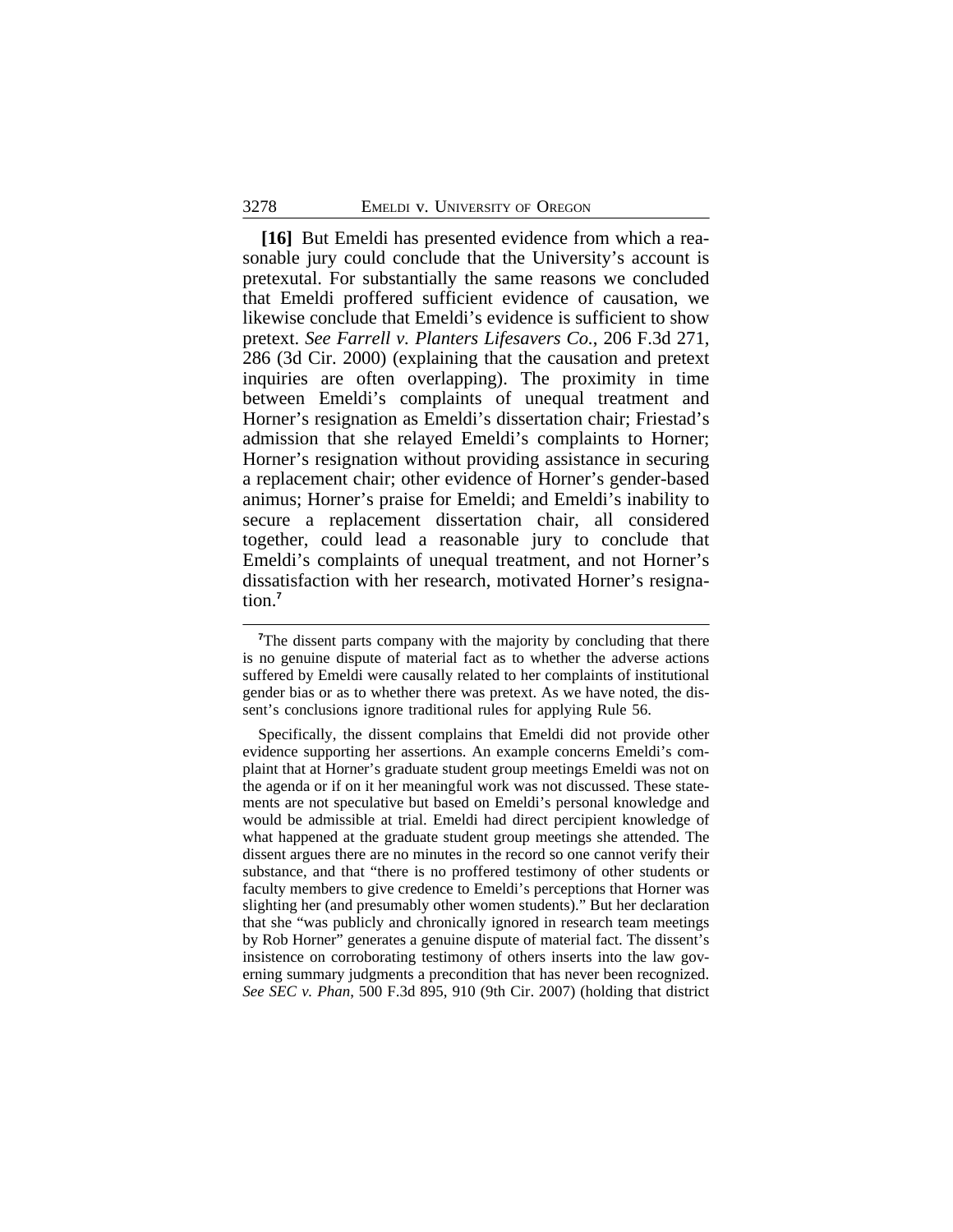**[17]** Because a reasonable jury could conclude from the evidence presented at summary judgment that Horner's resignation was gender-based retaliation, the district court erred in granting summary judgment.

**E**

We pause to elaborate on the sufficiency of evidence that Emeldi presented in response to the University's motion for summary judgment. When deciding whether an asserted evidentiary dispute is genuine, we inquire whether a jury could reasonably find in the nonmovant's favor from the evidence presented. *See Anderson*, 477 U.S. at 251-52 (stating that summary judgment requires determination of "whether the evidence presents a sufficient disagreement to require submission to a jury or whether it is so one-sided that one party must prevail as a matter of law").

We cannot say that a reasonable jury would be compelled to reject liability. We are mindful that the University has offered evidence that would support a verdict in its favor. For starters, the testimony of Horner and Friestad contradicts Emeldi's account, and emails corroborate the University's version of events. Making matters worse for Emeldi, her own

court erred in disregarding declarations as "uncorroborated and selfserving"); *see also* 10A Charles Alan Wright & Arthur R. Miller, Federal Practice & Procedure § 2727 (3d ed. 2011) ("[F]acts asserted by the party opposing the motion [for summary judgment], if supported by affidavits or other evidentiary material, are regarded as true."). Like much of the dissent, this point goes to the weight of Emeldi's evidence, not to its admissibility and sufficiency to withstand summary judgment.

The dissent characterizes as "speculative" Emeldi's difficulties gaining a replacement chair of her dissertation committee. But it is not speculative for Emeldi to say that she asked fifteen faculty members who declined for various reasons. A reasonable jury could infer that she was blackballed as a troublemaker because of her claims of institutional gender bias in the Ph.D. program.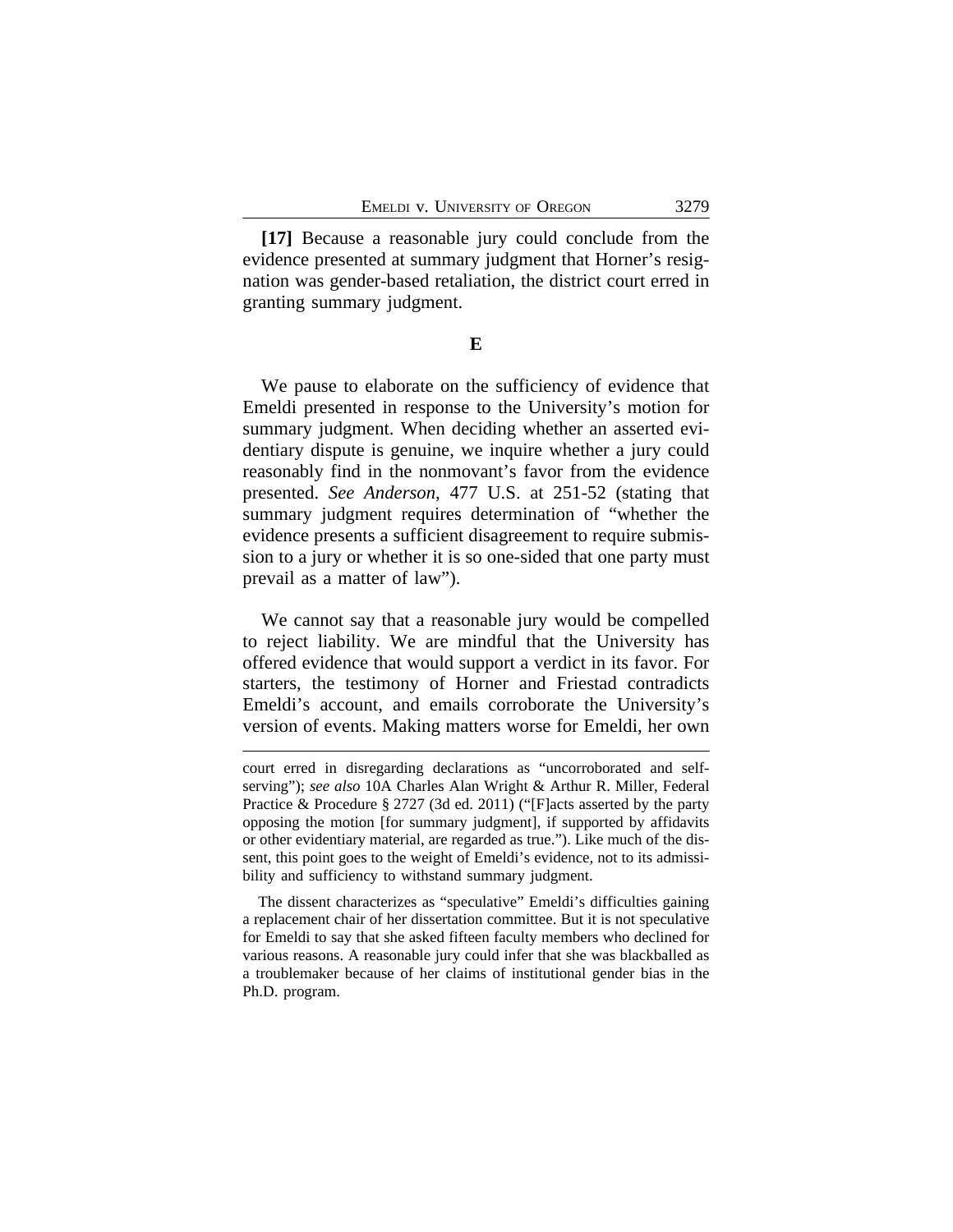account at times may appear to be inconsistent. In deposition, she testified that she "would be speculating" if she said why she believed Horner's resignation as her dissertation chair was gender-based retaliation.**<sup>8</sup>** Further, the record does not disclose why, despite unsuccessfully soliciting fifteen faculty members, Emeldi overlooked two professors who, the University says, were qualified and available to replace Horner as Emeldi's dissertation chair. All of this is to say that the University may have a convincing case at trial. However, that the University has presented strong evidence in its defense does not undermine our conclusion that there is a genuine dispute of factual issues that requires resolution by a jury.

**V**

Emeldi also challenges federal subject-matter jurisdiction over her case. The basis of her jurisdictional challenge is that the University's original notice of removal mistakenly said that the action was filed in Linn and Multnomah Counties, when in fact it was filed in Lane County. This error was corrected by an amended notice of removal, but Emeldi protests that the amendment was untimely.

"[T]he propriety of removal is determined solely on the basis of the pleadings filed in state court." *Williams v. Costco Wholesale Corp.*, 471 F.3d 975, 976 (9th Cir. 2006) (per curiam). Where, as here, the state court pleadings establish federal jurisdiction, an obvious factual error in the notice of removal is not fatal to jurisdiction. But even if the notice's

**<sup>8</sup>**While the University characterizes Emeldi's answer as an admission that she does not know whether Horner's resignation was motivated by retaliatory animus, we note that Emeldi clearly says, elsewhere in her deposition, that she believes Horner's conduct was gender-based retaliation. Emeldi might explain to a jury's satisfaction her anomalous deposition comment in a way that would be consistent with the University's liability. Further, in light of the other evidence that we have noted, it would be incorrect to view Emeldi's word choice as conclusive against her.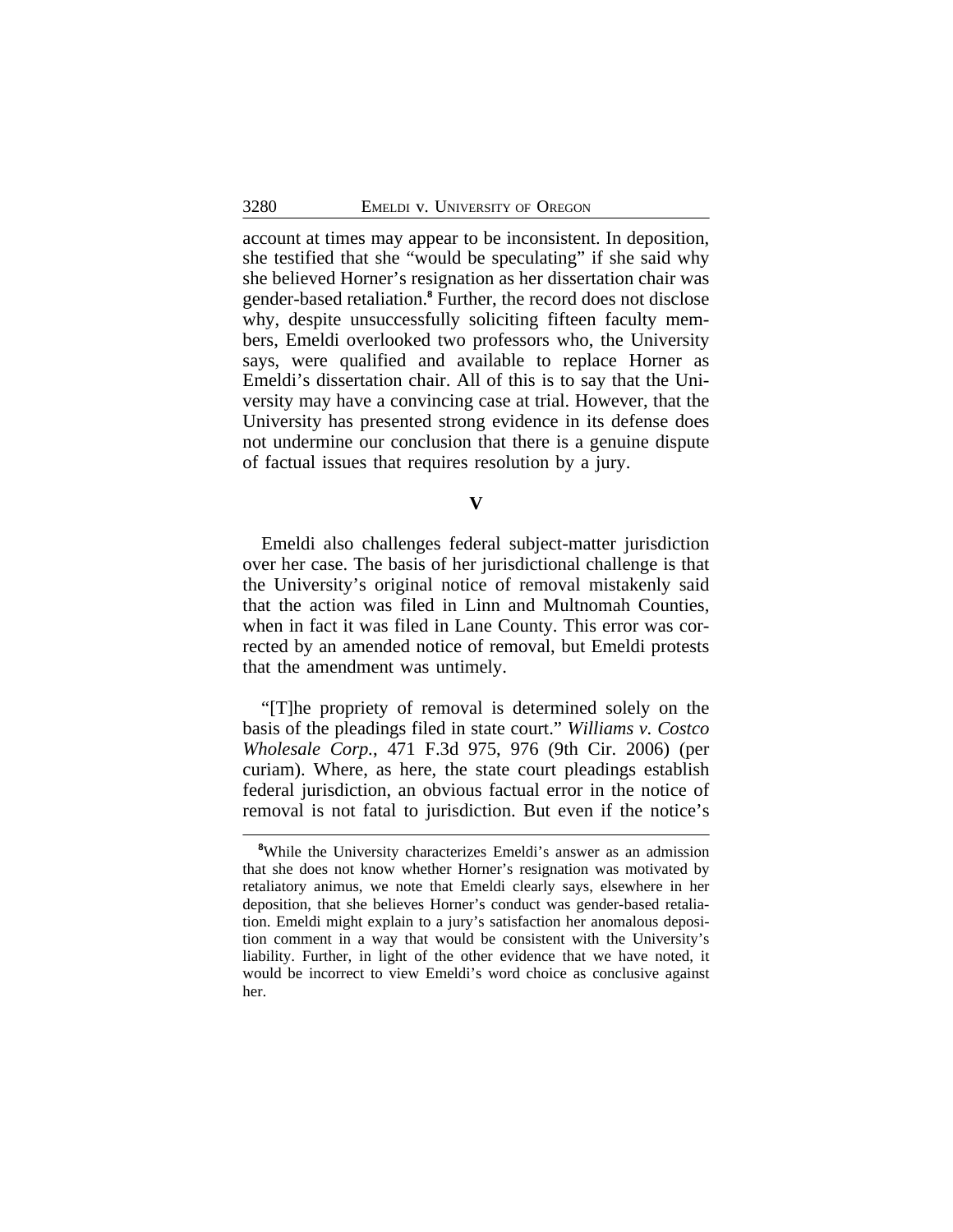mistaken listing of the county from which the case was removed were fatal to jurisdiction, the University's amendment would cure the defect. *See Pochiro v. Prudential Ins. Co. of Am.*, 827 F.2d 1246, 1248 (9th Cir. 1987) (holding that insufficient verification of a notice of removal was not fatal to jurisdiction because the technical error was later corrected by amended notice).

# **VI**

We reverse the district court's grant of summary judgment on Emeldi's state law claim for the same reasons as Emeldi's Title IX claim.**<sup>9</sup>** Also, we reverse the district court's award of costs because the University is no longer the prevailing party under Federal Rule of Civil Procedure 54(d). *See Cascade Health Sol. v. PeaceHealth*, 515 F.3d 883, 917 (9th Cir. 2008).

#### **REVERSED** and **REMANDED**.

FISHER, Circuit Judge, dissenting:

I generally agree with much of what my colleagues have to say about extending the principles and jurisprudence developed under Title VII to the context of discrimination against women in colleges and universities under the rubric of Title IX. Ms. Emeldi, however, has not shown that the problems she experienced in her Ph.D. program, and particularly with her supervising faculty advisor, Dr. Horner, were the result of gender discrimination rather than an unfortunate — but not

<sup>&</sup>lt;sup>9</sup>We need not decide whether, in the context of gender-based retaliation, the state law cause of action is coextensive with Title IX. Because the district court granted summary judgment on Emeldi's state law claim for the same erroneous reasons as her Title IX claim, we need not decide the state statute's coverage.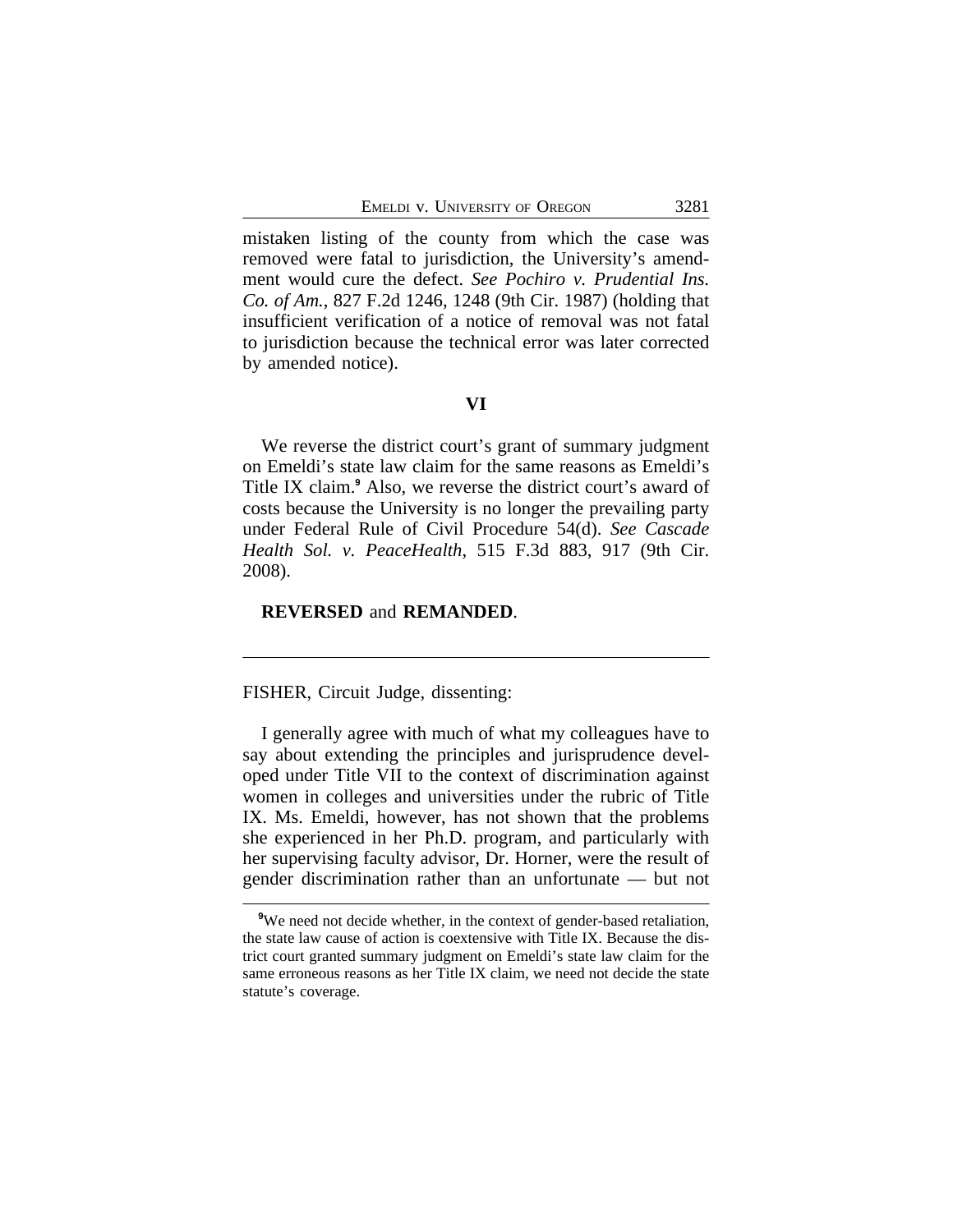unlawful — breakdown in the academic relationship between a master professor and a graduate student. The record plainly reveals Emeldi's frustration with her lack of progress on completing her Ph.D. studies and her dissertation, including problems she attributed to Horner as her dissertation chair. She became so frustrated that she finally complained to University administrators. She may have believed these problems and Dr. Horner's actions were caused by his bias against her as a woman. But this is a retaliation case, where it is critical that she present evidence from which a reasonable jury could find that Horner (a) *knew* she believed him to be gender biased, and (b) resigned in retaliation *because* she made such an allegation. She simply has not done so, no matter how sympathetic one might be to her academic disappointments.

We need to be cautious when transporting the doctrines that govern the workplace into the university setting, where the roles of student and teacher, especially in a Ph.D. program, are so bound up in personal interactions and subjective judgments. To turn a falling out between a male professor and a female doctoral candidate into a jury trial over the professor's alleged bias against women should not happen unless there is good evidence to support the charge of discrimination based on gender. Because Emeldi's evidence has not met that threshold, I respectfully dissent.

In sum, Emeldi relies almost entirely on her own speculation and conclusory allegations, without any supporting factual data. I do not believe she has provided sufficient evidence of causation to make out a prima facie case of gender-based retaliation. Even assuming she has made a prima facie case, she has utterly failed to show that Horner's stated reason for resigning as her dissertation chair — that she had come to view his role as her dissertation chair as "a barrier to her advancement" — had anything to do with her being a woman and was merely a pretext.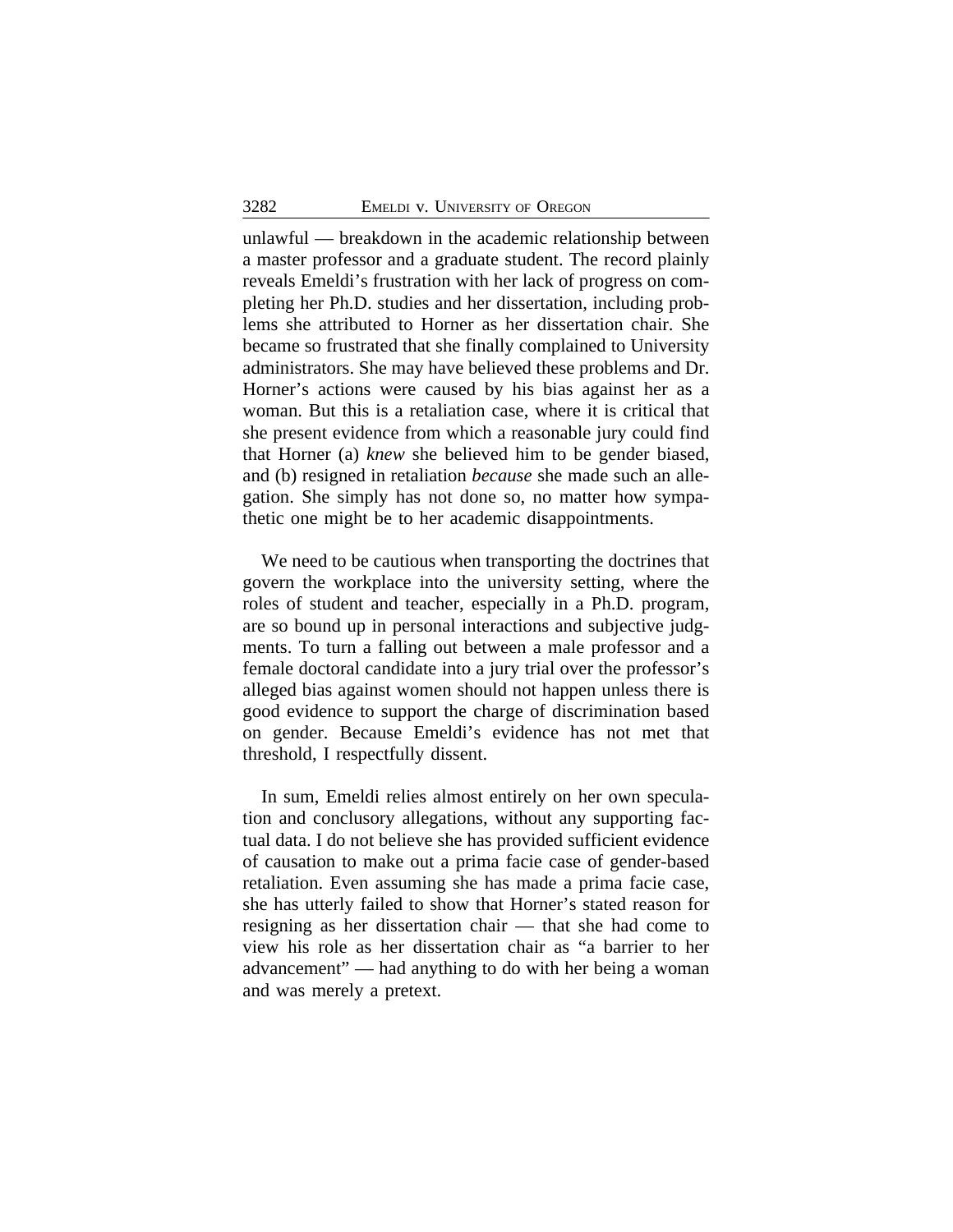# **I. Framework**

The majority joins the First, Second and Tenth Circuits in applying the Title VII framework to a Title IX retaliation claim. Maj. Op. 3268 & n.2. I agree that this framework should apply to Title IX retaliation cases arising in the *employment* context. But extending the employment model wholesale into the *teacher-student* context — particularly to a graduate school Ph.D. program — is problematic because these contexts differ in significant ways. The academic process involves highly personal, idiosyncratic relationships that depend on various professional qualities. This is especially the case for dissertation chairs and their Ph.D. students, which are not run-of-the-mill relationships between managers and employees. A dissertation chair must have expertise in the student's area of research as well as be someone with whom the student can work closely, in a process that by its very nature requires the professor to be highly critical of the student's work and capabilities. The professor's role as a dissertation chair is voluntary, unlike a business manager whose very job is to supervise a group of subordinate employees. In agreeing to supervise a student, a dissertation chair enters a relationship where the responsibilities run both ways — the student owes the professor time, intellectual commitment and work product, and the dissertation chair implicitly agrees to provide the same in the form of guidance and critical evaluation. Unlike the relationship between a manager and an employee, each relationship in a Ph.D. program is inherently unique and highly subjective. Of course, this does not mean professors can be permitted to discriminate against students because of their gender or other protected status, but we must be careful not to open them up to claims of discrimination based only on unsubstantiated allegations any time there is an intellectual disagreement about a research project.

Despite these cautions, however, I will accept that we should apply the Title VII framework to Emeldi's Title IX retaliation claims.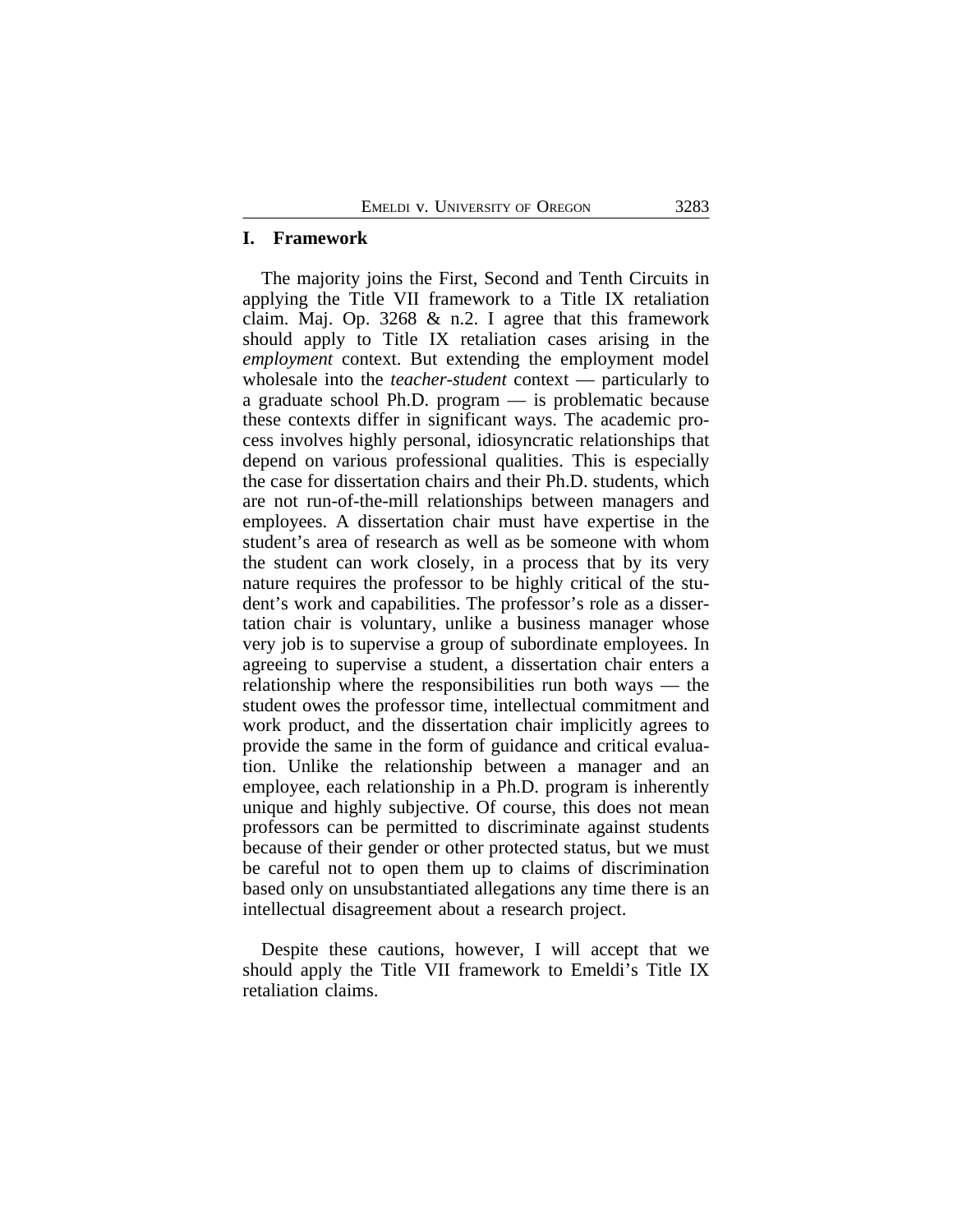#### **II. Burden-Shifting**

To establish a prima facie case of retaliation under Title VII, and hence under Title IX, a plaintiff must prove (1) she engaged in a protected activity; (2) she suffered an adverse action; and (3) there was a causal connection between the two. *See Surrell v. Cal. Water Serv. Co.*, 518 F.3d 1097, 1108 (9th Cir. 2008). Once the plaintiff establishes a prima facie case, the burden shifts to the defendant to set forth a legitimate, nonretaliatory reason for its actions. *See id.* If the defendant sets forth such a reason, the plaintiff bears the ultimate burden of submitting evidence showing that the defendant's proffered reason is merely a pretext for a retaliatory motive. *See Nilsson v. City of Mesa*, 503 F.3d 947, 954 (9th Cir. 2007).

Without accepting the majority's reasoning, I will assume that Emeldi has met the first two elements of a prima facie case — that she engaged in a protected activity and suffered an adverse action. She has not, however, shown enough to require a jury to decide whether Professor Horner's resignation as her dissertation chair was in retaliation for complaints she made against him (and the University) of gender discrimination. I have trouble seeing how her largely subjective and pervasive speculative interpretations of events are sufficient to make a prima facie case of causation. But even assuming she clears that hurdle, I think the University and Horner have established a legitimate, nondiscriminatory explanation for Horner's resignation and Emeldi's inability to find a replacement chair, and she has failed to present evidence from which a reasonable jury could find it to be mere pretext. *See Davis v. Team Elec. Co.*, 520 F.3d 1080, 1089 (9th Cir. 2008).

Emeldi complains that Horner resigned as her dissertation chair and also prevented her from finding a replacement so she could complete her Ph.D.<sup>1</sup> He did this, she contends,

<sup>&</sup>lt;sup>1</sup>The majority's characterization of Horner as having "poisoned his colleagues against her," Maj. Op. 3275, is especially hollow on this record. *See* pp. 3295-96, *infra*.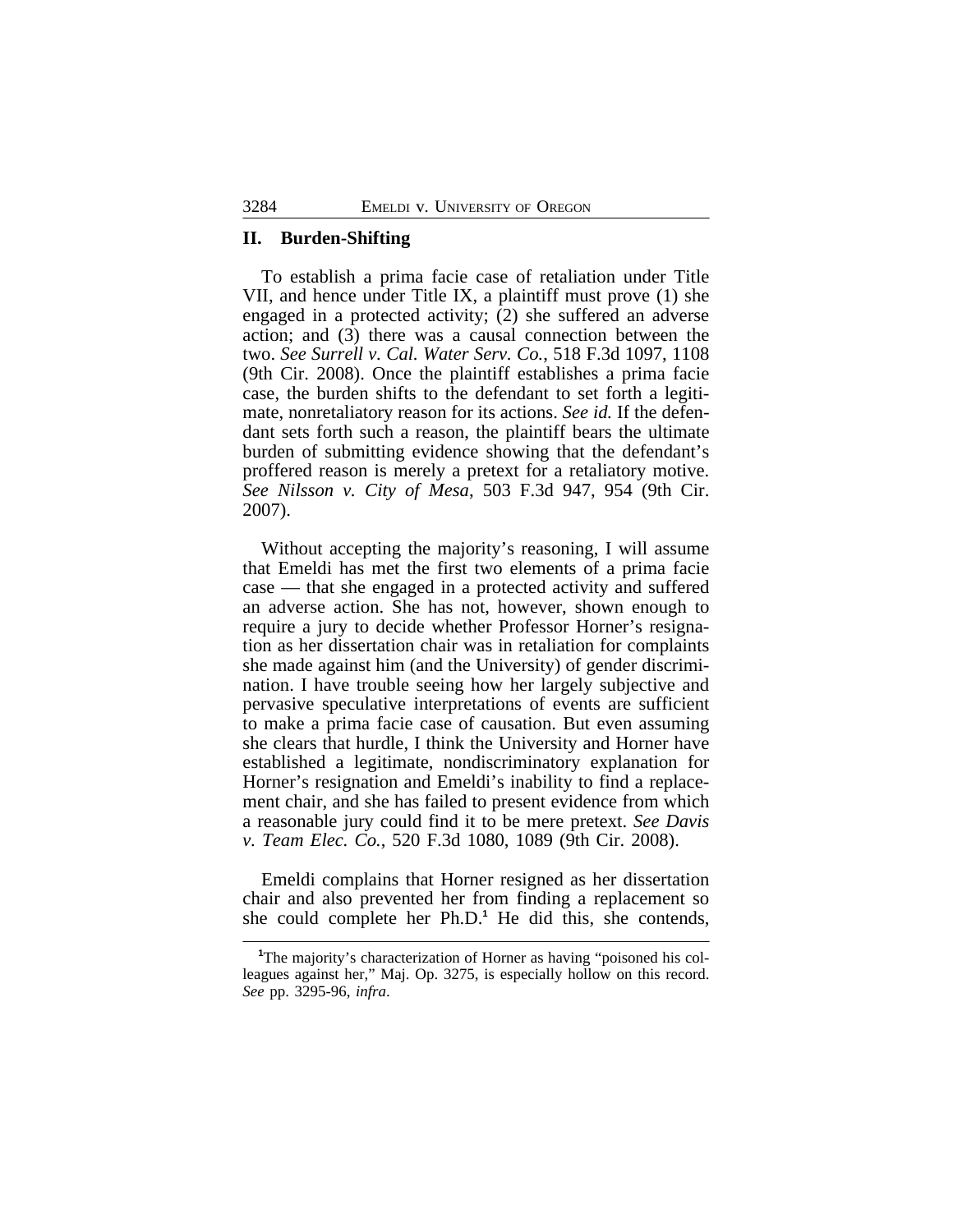because she sent a memo to University officials that included a criticism of the underrepresentation of women on the faculty, then later complained to other officials that Horner's treatment of her in class meetings and his supervision of her thesis reflected his own bias against her as a woman. Horner and the University vigorously deny these serious allegations — that Horner was biased against women generally or specifically against Emeldi, and that at the time he resigned he even knew that Emeldi thought he was. The majority concedes this is a close case; but it concludes nonetheless that Emeldi has shown enough to warrant a jury trial. Maj. Op. 3279-80. I think not. The majority is too generous to Emeldi's "evidence." Notably, almost all of her proof of Horner's gender bias and retaliatory actions is based on her own suspicions and speculation. She may in her own mind have believed her problems were the result of gender bias. The issue, however, is whether Horner was biased, knew she thought that and retaliated against her for saying so. Tellingly, Emeldi has not provided statements from other witnesses who might have corroborated her speculation, particularly on factual issues where one would expect her to have at least tried to find someone who would support her theory of the case. She offers no explanation or excuse — such as faculty or student witnesses who refused to cooperate by providing sworn statements, or the existence of some "code-of-silence."

I acknowledge that this is a summary judgment appeal, and we give substantial leeway to the plaintiff as the losing party below. Nonetheless, it is well-settled that, "[w]hen the nonmoving party relies only on its own affidavits to oppose summary judgment, it cannot rely on conclusory allegations unsupported by factual data to create an issue of material fact." *Hansen v. United States*, 7 F.3d 137, 138 (9th Cir. 1993) (per curiam); *see also United States ex rel. Cafasso v. Gen. Dynamics C4 Sys., Inc.*, 637 F.3d 1047, 1061 (9th Cir. 2011) (Gould, J.) ("The evidence adduced by Cafasso establishes only that this set of events could conceivably have occurred; it does not give rise to a reasonable inference that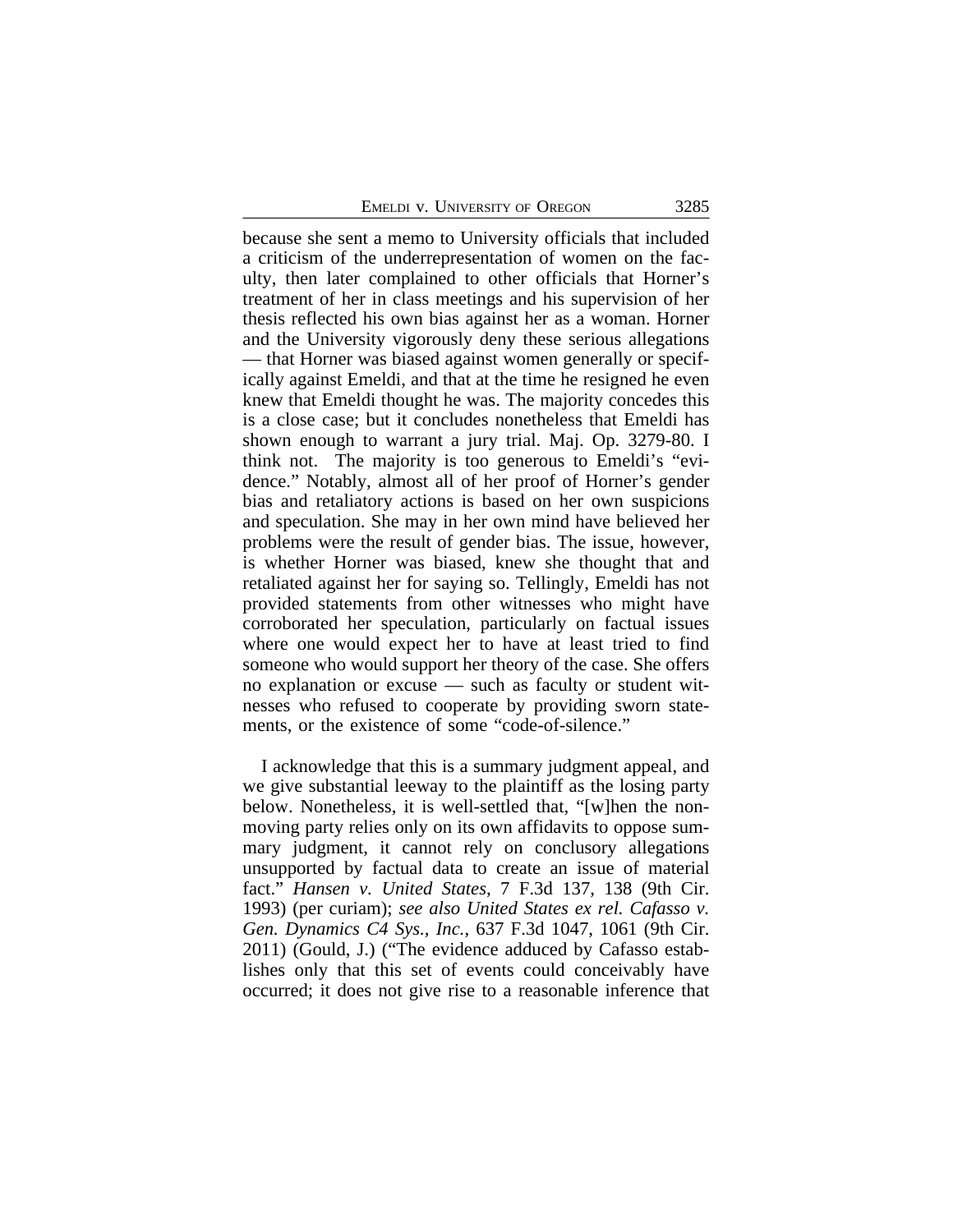it did in fact occur. To find liability on this evidence would require undue speculation. To survive summary judgment, a plaintiff must set forth non-speculative evidence of specific facts, not sweeping conclusory allegations."); *Head v. Glacier Nw. Inc.*, 413 F.3d 1053, 1059 (9th Cir. 2005) (discussing the "longstanding precedent that conclusory declarations are insufficient to raise a question of material fact").

Emeldi's claims come up short for these very reasons. She seeks to blame her failed Ph.D. dissertation effort on her master professor's gender bias and retaliatory motive, transforming academic judgment calls into a civil rights violation. In this context, I submit there is good reason to insist that the student provide specific and substantial evidence — not just speculation and circumstantial inferences that are not attested to by others and, importantly, are inconsistent with the contemporaneous documentary record.

A brief review of the evidence the majority relies on, and the University's rebuttal, shows why.

1. *May 2007 memo to Bullis*. In May 2007, Emeldi wrote a memo summarizing a meeting between several graduate students and Mike Bullis, the Dean of the College of Education. ER 34-35. That memo, under the heading "Recommendations," listed as one of many topics that had been discussed the following bullet point:

Students request that qualified women be hired into tenured faculty positions [emphasis]. Students attempted and were unable to identify a current female appointment to a tenured faculty position. Students need to experience empowered female role models successfully working within an academic context [emphasis]. Doctoral students request that the college model a balance of gender appointments that reflect the proportion of student gender population ratios.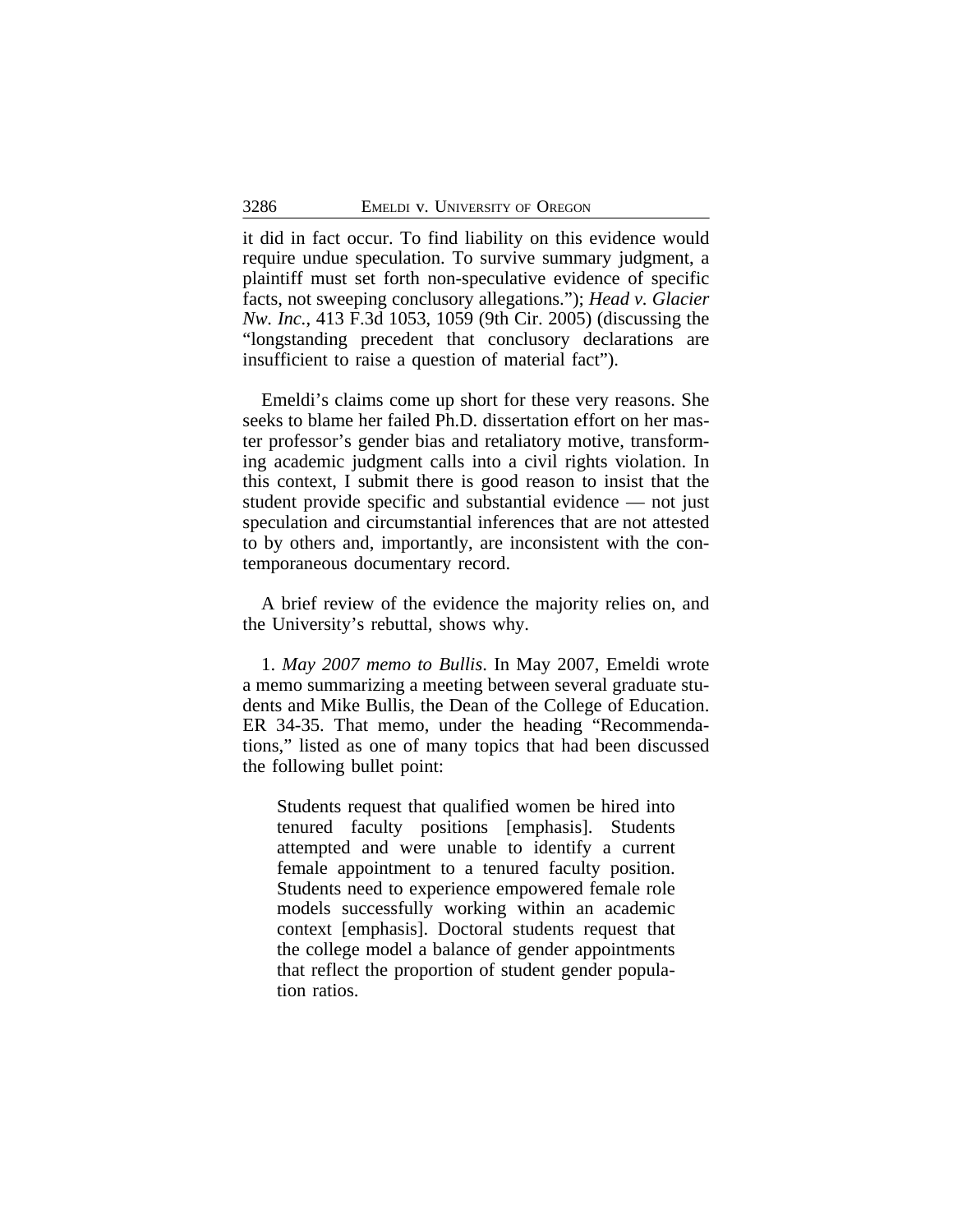SER 56 (brackets and bracketed text in original). This paragraph is the keystone of Emeldi's claim that Horner resigned in retaliation for Emeldi having complained to the University about gender inequality. Horner, however, in uncontradicted testimony states that he was never made aware of the contents of Emeldi's May 2007 memo before he resigned as her chair, learning its contents only during this litigation. *See* SER 5-6, 24. Emeldi has provided no evidence of Horner's actual knowledge of the memo's contents, particularly the gender issue, before then. At most, she offers only uncorroborated hearsay from an unidentified source that all faculty got copies of the memo and, she says, its contents were "common knowledge." Maj. Op. 3264.

2. *Meeting with Friestad and Bentz*. The next critical piece of evidence in Emeldi's attempt to link Horner's resignation to gender discrimination is a meeting she had with University administrators Marian Friestad and (possibly) Annie Bentz in October 2007. ER 37.**<sup>2</sup>** Emeldi says that after there had been no response or follow-up to her earlier May memo, she arranged the meeting:

regarding what I perceived to be relative lack of academic support and related diminishment of financial support . . . to complete my doctoral degree problem. I described one possible cause of that problem as an institutional bias in favor of male doctoral candidates, and a relative lack of support and role models for female candidates. I mentioned the content issues in the Student Advisory Board Memo and my concern about gender inequity of the faculty. *I identified the chair of my dissertation committee, Dr. Rob Horner, as being distant and relatively inaccessible to me.* 

**<sup>2</sup>**Neither party has submitted a declaration from Bentz.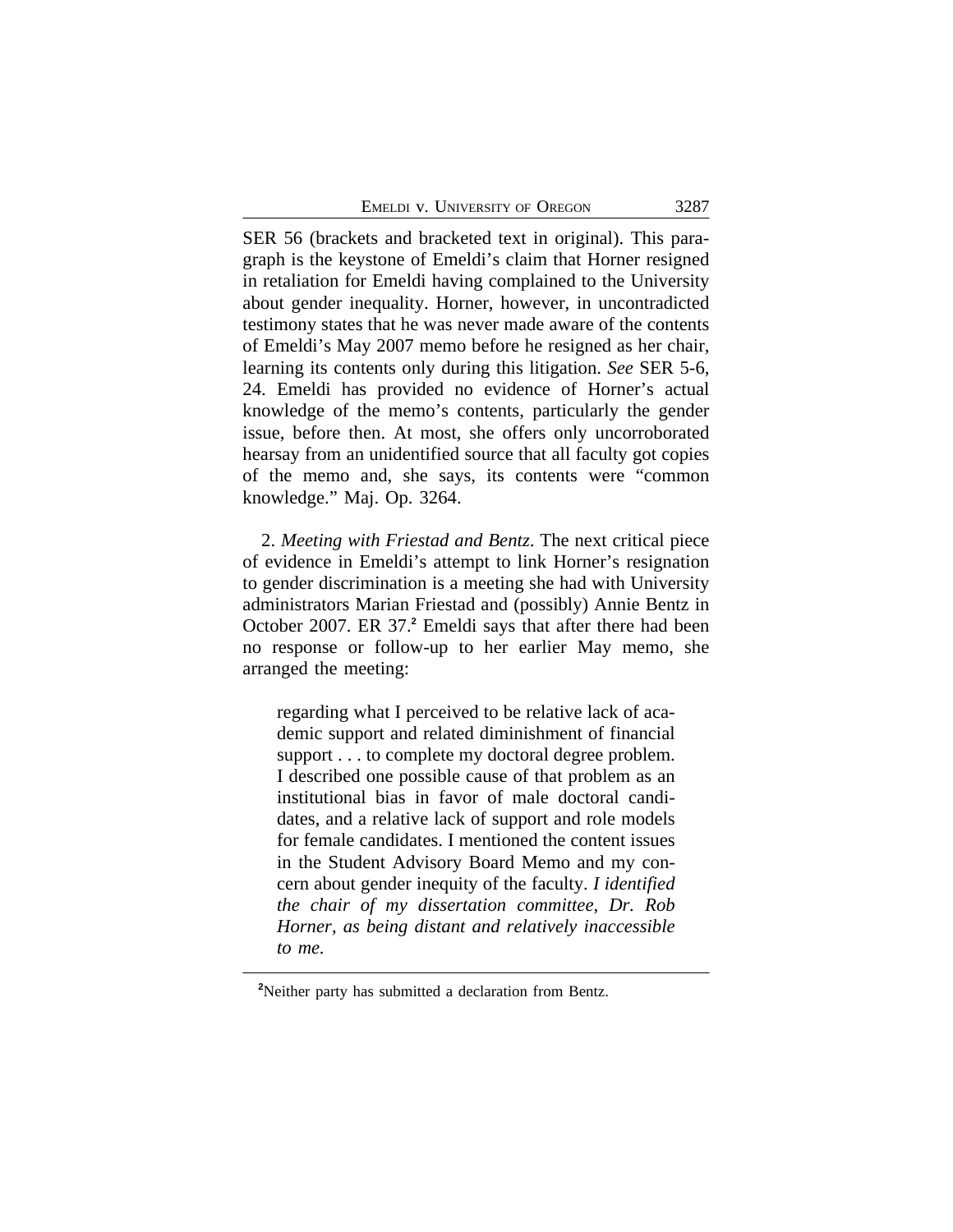ER 28 (emphasis added). This is the whole of Emeldi's proof that sex discrimination was discussed and, more importantly, of her supposed allegation of gender bias against Horner. She then theorizes that Friestad told Horner about Emeldi's allegation, triggering his resignation. Even assuming Emeldi's ambiguous characterization of Horner as being "distant and relatively inaccessible" was meant as an accusation of gender bias, Friestad certainly did not understand that to be the issue. She denies that sex discrimination was discussed at all, much less any accusations of such against Horner. SER 9 at ¶ 4.

Friestad's account is supported by a contemporaneous document that further undermines Emeldi's recollection of the discussion. In connection with the meeting, Emeldi sent Friestad a memo entitled "Reference Information for Requested Conflict Resolution Services," which chronicled what Emeldi obviously found to be a frustrating history with the Special Education Doctoral program from 2004 to October 2007. *See* Memorandum dated Oct. 18, 2007, dkt. #37-3. The memo detailed perceived slights, lack of cooperation or response and some disagreements or "conflicts" with various faculty members, including Horner in his capacity as chair of her dissertation committee and supervisor of her academic work. As the memo's "Introductory Comments" section states, however, it was "not intended as a criticism of the faculty members discussed. It is intended to describe the series of conflicts that have resulted in communication failures and the events that have contributed to a lack of progress made in my program." Dkt. #37-3 at 14. Friestad says that was her understanding of what the meeting was about, and reflects the nature of what she and Emeldi actually discussed — "what might best be termed as a series of perceived personality conflicts." SER 9 at ¶ 4, SER 10. Critically, Friestad states that "Ms. Emeldi did not discuss any issues related to sexual harassment or discrimination. Nor was there any inference [sic] or indication that she was concerned about sexual harassment or discrimination in the Memorandum." SER 9 at ¶ 4. Reading Emeldi's memo confirms Friestad's account and understanding.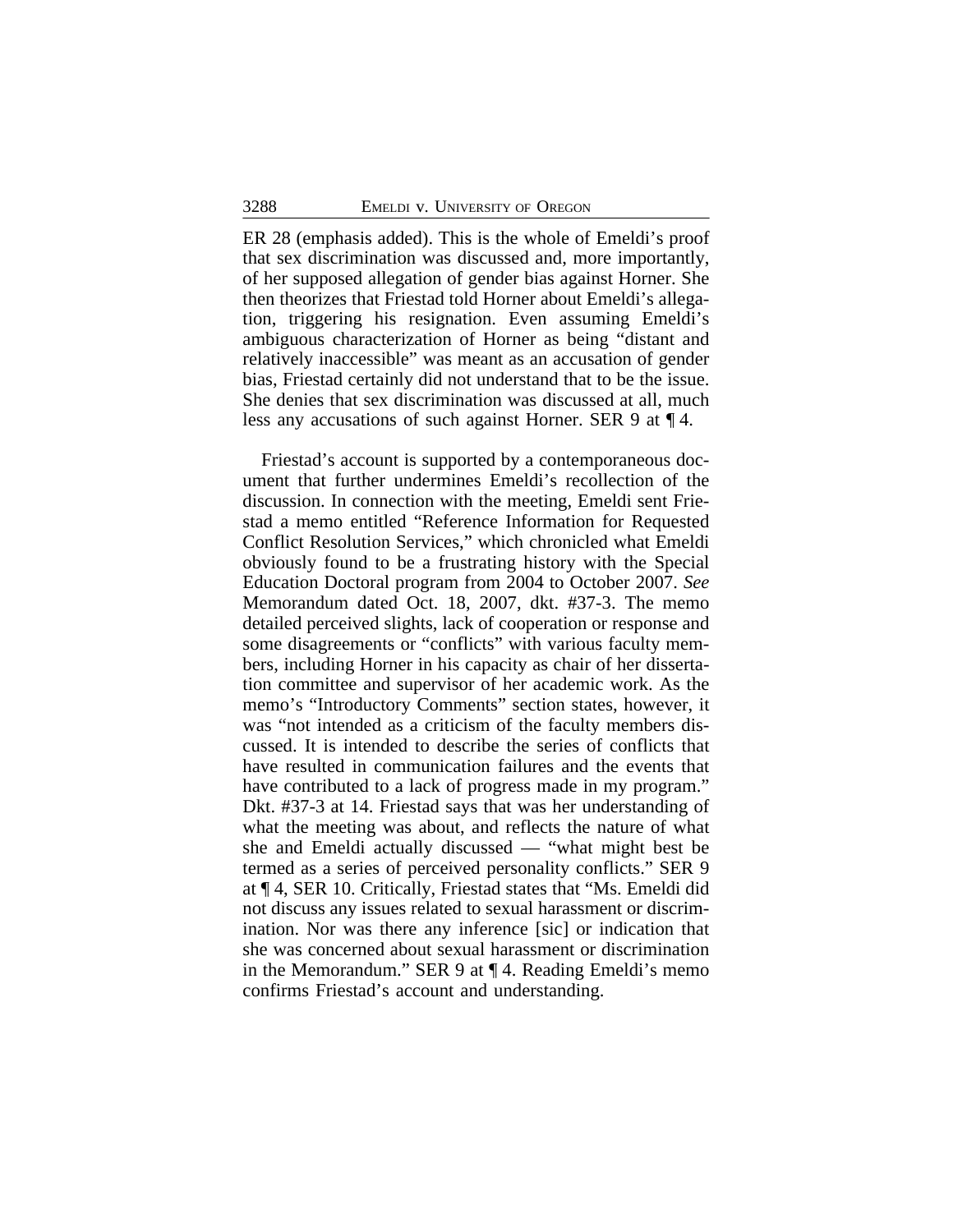Although the evidence of a nonmoving party is to be believed, and all justifiable inferences are to be drawn in her favor, *see Anderson v. Liberty Lobby, Inc.*, 477 U.S. 242, 255 (1986), "evidence in opposition to the motion that clearly is without any force is insufficient to raise a genuine issue,"  $10A$ Charles Alan Wright & Arthur R. Miller, Federal Practice and Procedure § 2727 (3d ed. 2011). Emeldi's "evidence" regarding what took place at the October 19 meeting appears to fall into this category. Even if Emeldi's claim that gender discrimination was discussed is credited, however, Emeldi offers only speculation that Friestad informed Horner of any charges of discrimination following the meeting.

3. *Friestad phone call to Horner*. The next critical link in Emeldi's chain of causation is Friestad's phone call to Horner sometime after the October 19 meeting. With Emeldi's permission, Friestad called Horner to discuss Emeldi's concerns about her lack of progress in the doctoral program, including Horner's role in the delay. SER 10.**<sup>3</sup>** Horner acknowledges the phone call "with Marian Friestad in which she informed me that Ms. Emeldi had filed a concern related to her moving forward." SER 20. Freistad did not share with him the contents of any documents; she "simply told me that there was a concern." *Id*. Significantly, Emeldi's counsel did not ask Horner at his deposition whether Friestad mentioned gender bias. And Friestad, as quoted above, denies that she and Emeldi ever discussed gender discrimination at any of their meetings. SER 8-11. On this record, there is no evidence that Horner understood from the phone call that Emeldi's "concerns" about her progress and Horner's role involved gender bias. Equally important, although Horner readily acknowledges that Emeldi's concerns about him ultimately led to his resignation, he said his decision came only after receiving an email

**<sup>3</sup>**Friestad asked Emeldi "at multiple points, including at the end of the meeting, if she wanted [her] to contact Dr. Horner and discuss her concerns about her progress in the doctoral program. Ms. Emeldi gave [her] permission to do so." SER 9-10 at ¶ 5.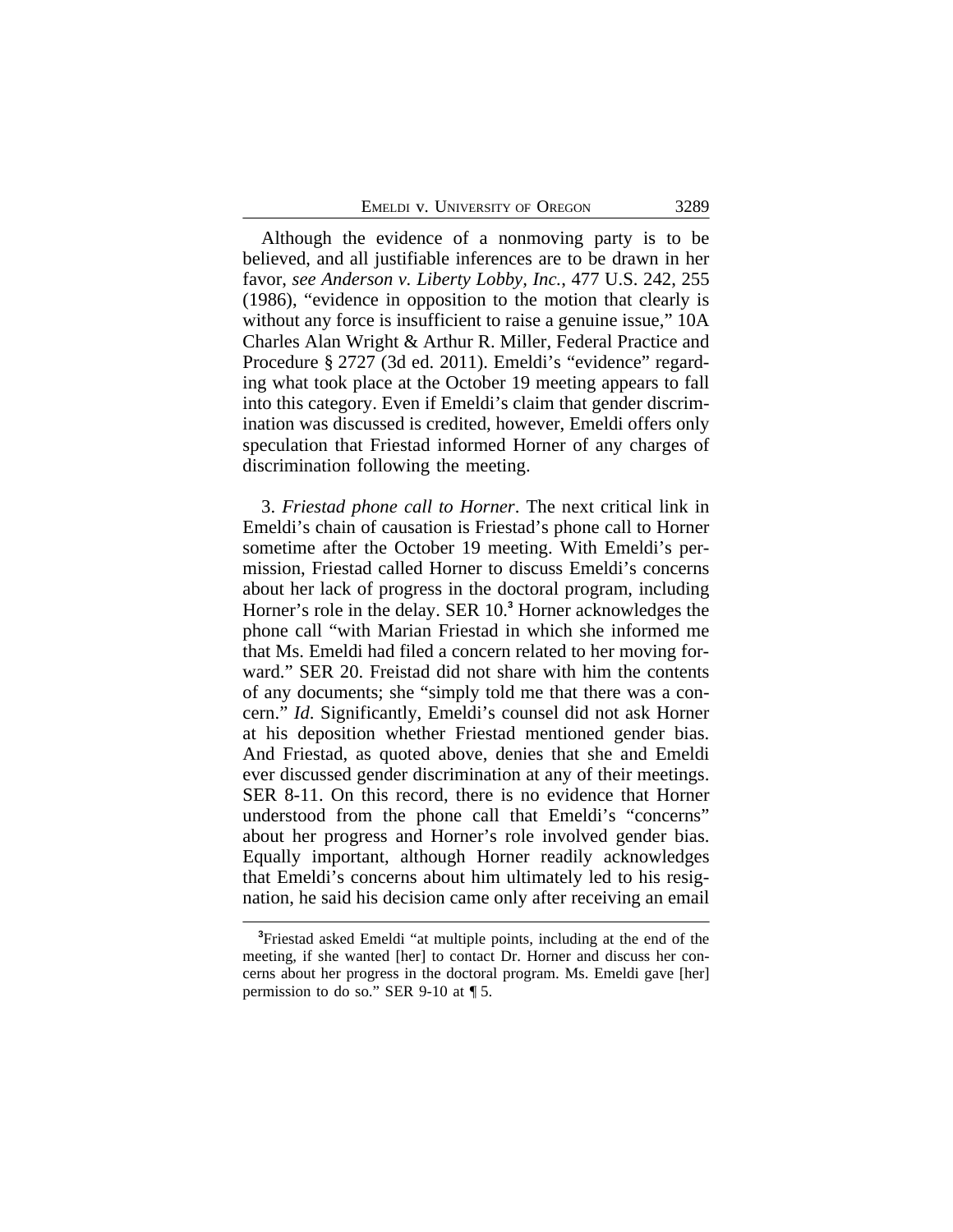memo from Emeldi on November 12, well after Friestad's phone call. SER 20-23.

4. *Emeldi's November 2007 memo/email exchanges with Horner*. Horner attributes his decision to resign as Emeldi's dissertation chair, and his timing, to a November 12 email memo he received from Emeldi, *see* SER 63-68, "identifying me as a barrier to her advancement and indicating that she was concerned about my unwillingness to move her doctoral committee forward"; "she was significantly concerned that I was a barrier to her advancement. That is not a role I am interested in playing, therefore it seemed that the logical step was for her to work with someone who would be able to promote her objectives. I chose to stop being the chair of her dissertation committee." SER 21-23.**<sup>4</sup>** Horner's description of the lengthy and detailed memo is accurate; and — consistent with Friestad's account of her initial and subsequent meetings with Emeldi — it contains no suggestion of gender discrimination. Emeldi wrote to Horner, "Though support has been requested, and you have acknowledged my patience in waiting for your involvement, we have, to date, not collaborated to progress my dissertation research forward." SER 67. She continued, "The extinction plan that's been implemented over the last year particularly has prevented me from accessing support in weekly research meetings to progress dissertation prerequisite and project work and from directly communicating, accessing support, and collaborating with you, committee, and other faculty members causing my program to be unnecessarily extended." *Id*. On November 19, Horner sent Emeldi the following email in response:

I am sorry you were unable to come to the research meeting today, because I think it is important for us to resolve the issues you frame in your message without delay.  $\[\cdot\]$  Your message is clear that

**<sup>4</sup>**He noted that though he "chose to stop being the chair of her dissertation committee," SER 23, he "stayed as her program advisor." SER 21.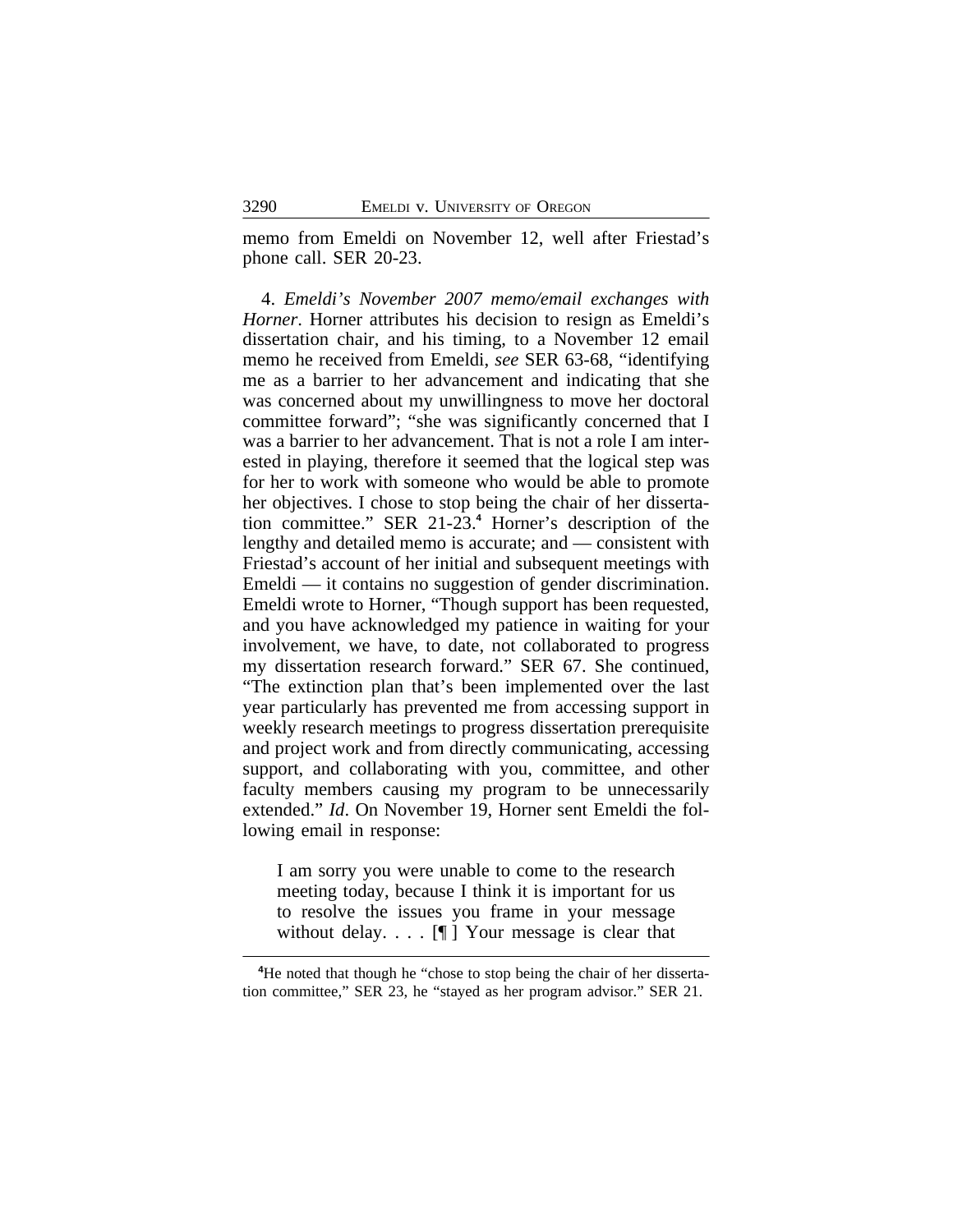you see my feedback as a barrier to your progress, and not helpful in moving your dissertation forward. [¶ ] I have great respect for your personal and professional judgement and I do not wish to be a barrier to your advancement. [¶ ] At the same time, I think we have differences in our view of your research plan. [¶ ] After some serious thought, I believe the most logical move is for you to work with an advisor who is more in tune with your research vision. As such I resign as of today as chair of your dissertation committee.

SER 61-62. Significantly absent from this contemporaneous documentary exchange between Emeldi and Horner (like Emeldi's memo to Friestad) is any hint of gender discrimination being at issue or having been surfaced. *See* SER 20-23; *see also* dkt. #54. Rather, Horner describes the intellectual and interpersonal conflicts that led to his resignation:

Ms. Emeldi developed a dissertation proposal but was dissatisfied with my critiques about the scope and substance of her proposal. In my judgment Ms. Emeldi's dissertation proposal was insufficiently developed to allow presentation to a dissertation committee. The conceptual foundation was not established, and her methodology would not have met the standards for a doctoral dissertation.

SER 5 at ¶ 2. Horner explains that Emeldi "did not respond well to [my criticisms]... [S]he resisted my suggestions, and went to University administration complaining that I was an obstacle to her progress." SER 5 at ¶ 3.

I submit that, even making allowances for Emeldi's need in some instances to rely on circumstantial evidence, and giving her the benefit of permissible inferences on summary judgment, there is nothing but speculation to supply the vital missing element in Emeldi's gender discrimination claim: that the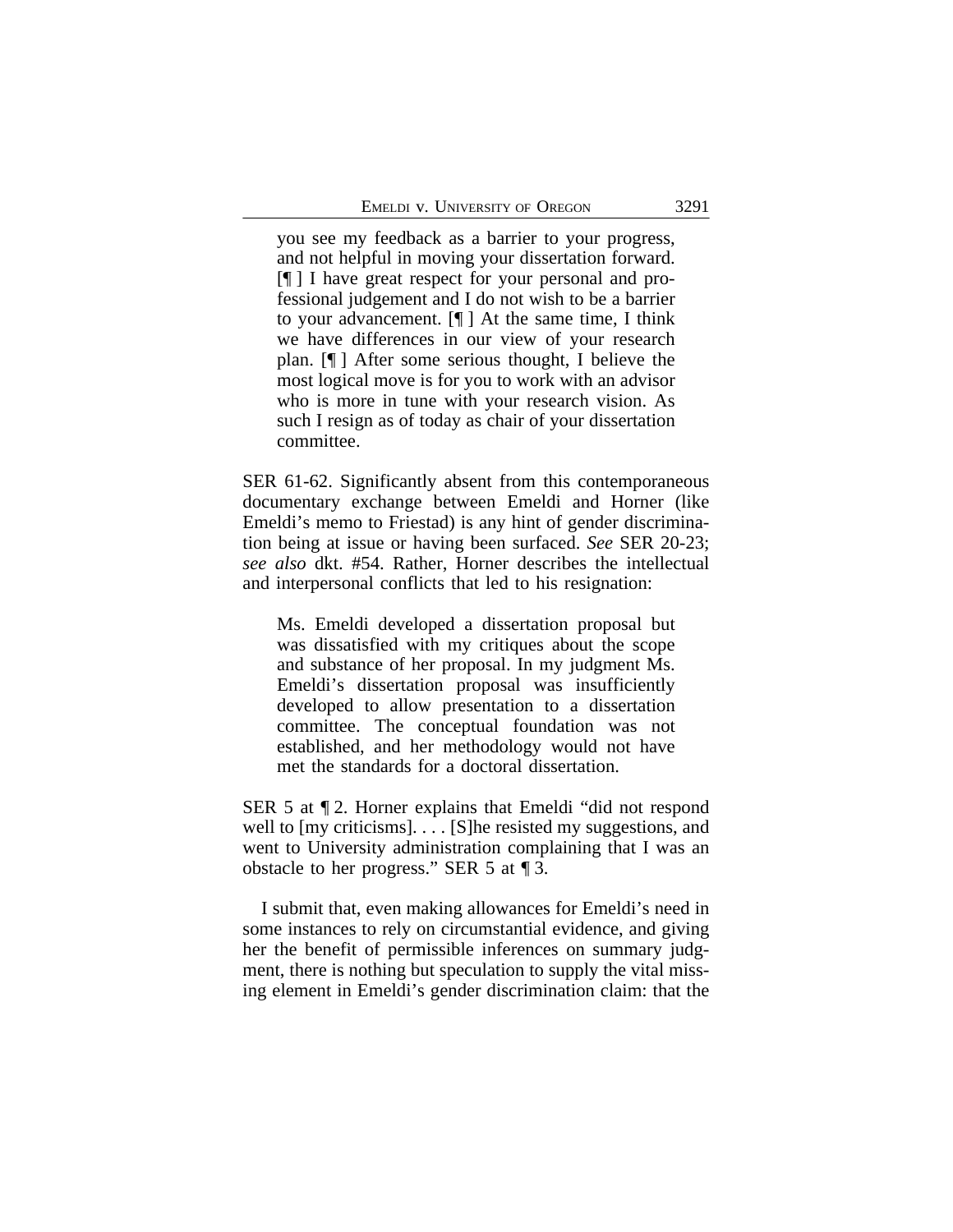cause of and true reason for Horner's resignation (and his alleged undermining of finding a replacement chair) was gender-based retaliation. Not only do Horner and Friestad deny it, the documents created at the time corroborate them. *See* Maj. Op. 3277. Nonetheless, leveraging off her disputed complaint about Horner's gender bias to Friestad, Emeldi now theorizes that Horner's resignation as her chair had to be because Friestad reported that accusation in her call to Horner. However, when asked why she believed Horner's resignation was "gender based retaliation," she candidly — and correctly — replied, "I would be speculating. I think that's a question for Rob Horner." SER 53. *See* Maj. Op. 3280 & n.8.

The majority, however, believes a jury should decide this question. To justify allowing Emeldi to get that far, it cites three items of "ample circumstantial evidence" to establish causation and pretext. Maj. Op. 3274. The first and "strong" circumstance is the proximity in time between Emeldi's protected conduct — her assumed complaint of gender discrimination — and Horner's resignation. Maj. Op. 3273 (citing *Cornwell v. Electra Cent. Credit Union*, 439 F.3d 1018, 1035 (9th Cir. 2006)). Of course, in *Cornwell* we held "the record did not contain evidence that Sharp knew about Cornwell's complaint before Sharp demoted him, and thus Cornwell's complaint could not have caused Cornwell's demotion." *Cornwell*, 439 F.3d at 1035. Likewise, that is the record here. Emeldi has no evidence that Horner had any idea she was accusing him of gender discrimination.

To close this evidentiary gap, the majority credits Emeldi's "theory" on appeal of how Horner learned of her supposed gender-bias complaints about him. In her brief to this court, Emeldi speculates that "[a]s soon as [she] left the discussion with Friestad, [Friestad] called Horner and told him that [Emeldi] had accused him of discriminating against her." Bl. Br. 6. She contends that because of that contact, Horner resigned as her dissertation chair "that very day." Bl. Br. 23.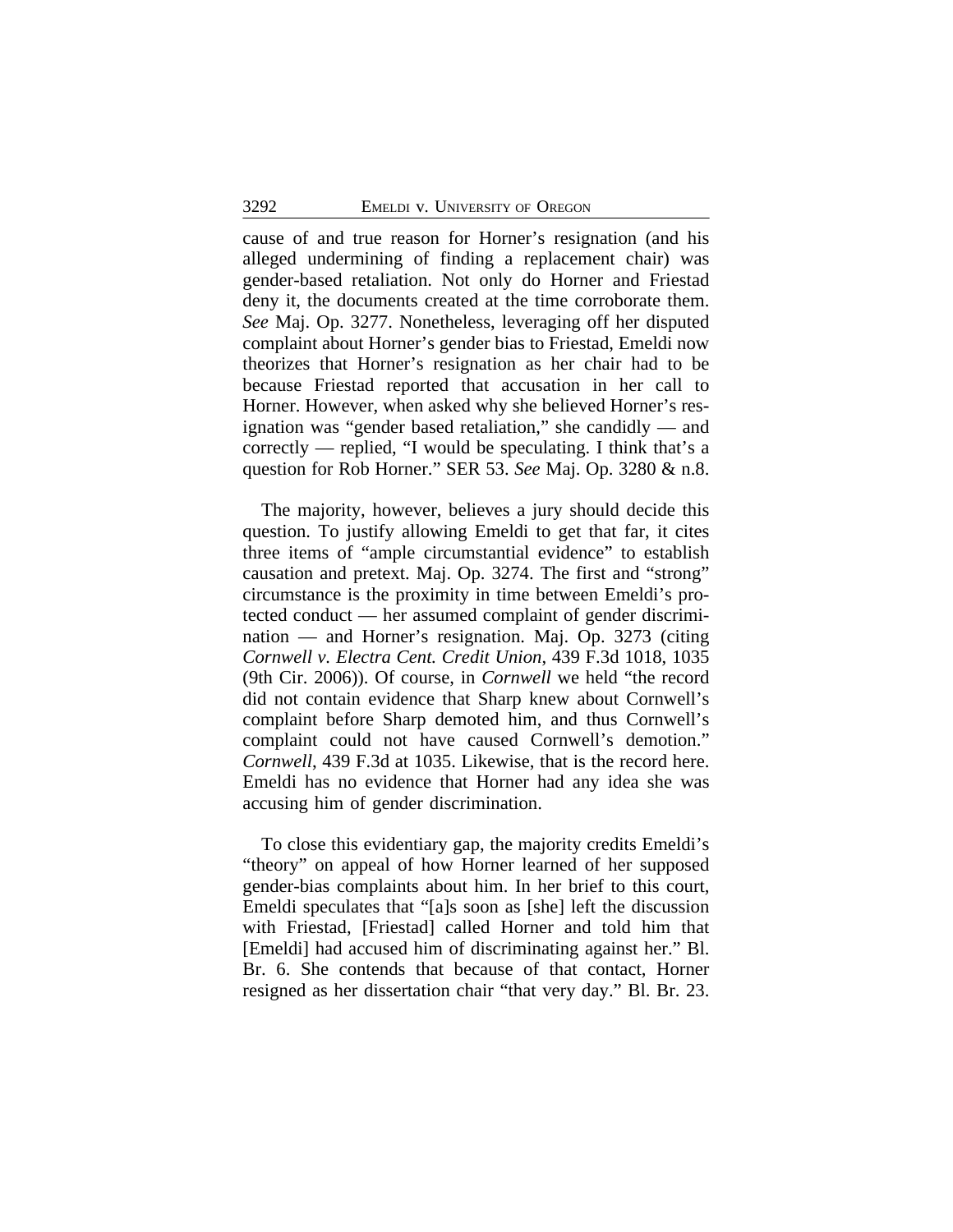In fact, events did not move anywhere near that fast.**<sup>5</sup>** As documented by the record, Horner resigned on November 19, after receiving Emeldi's long email memo on November 12. *See* SER 21. As noted above, the Emeldi-Friestad meeting was on October 19, with the Friestad-Horner phone call occurring shortly after. The evidence shows that almost a month intervened between the call and Horner's resignation, during which time Horner and Emeldi had rather extensive email contacts, providing a contemporaneous documentary record that confirms Horner's nonpretextual explanation for his resignation.

Regardless of the timeline, Horner does not dispute that he resigned because of Emeldi's complaints about delays in her dissertation's progress — as relayed in general terms by Friestad and supplemented by Emeldi's email memo. But he does dispute — and there is no credible objective evidence to the contrary — that his resignation had anything to do with her being a woman rather than a grad student who had come to view him as a "barrier to her advancement." SER 21.

The majority tries to bolster Emeldi's case by citing to Horner's supposed acts of gender bias "in other contexts," all of which are anecdotal, based largely on hearsay and unsupported other than by Emeldi's own accounts. Maj. Op. 3264-65, 3274-75. For example, the majority credits Emeldi's assertion "that Horner gave more attention and support to male students and that he ignored her and did not make eye contact with her." Maj. Op. 3274. **6**

The majority also credits Emeldi's complaint that when she

**<sup>5</sup>**Emeldi's counsel's willingness to exaggerate the documented facts undermines the credibility of counsel and his client.

<sup>&</sup>lt;sup>6</sup>The majority cites only Emeldi's own speculative statement of facts in opposition to the University's motion for summary judgment, ER 36, and her statements in the Notice of Grievance, dkt. #53 at 27-28, which she filed against Horner on January 16, 2008, two months after his resignation.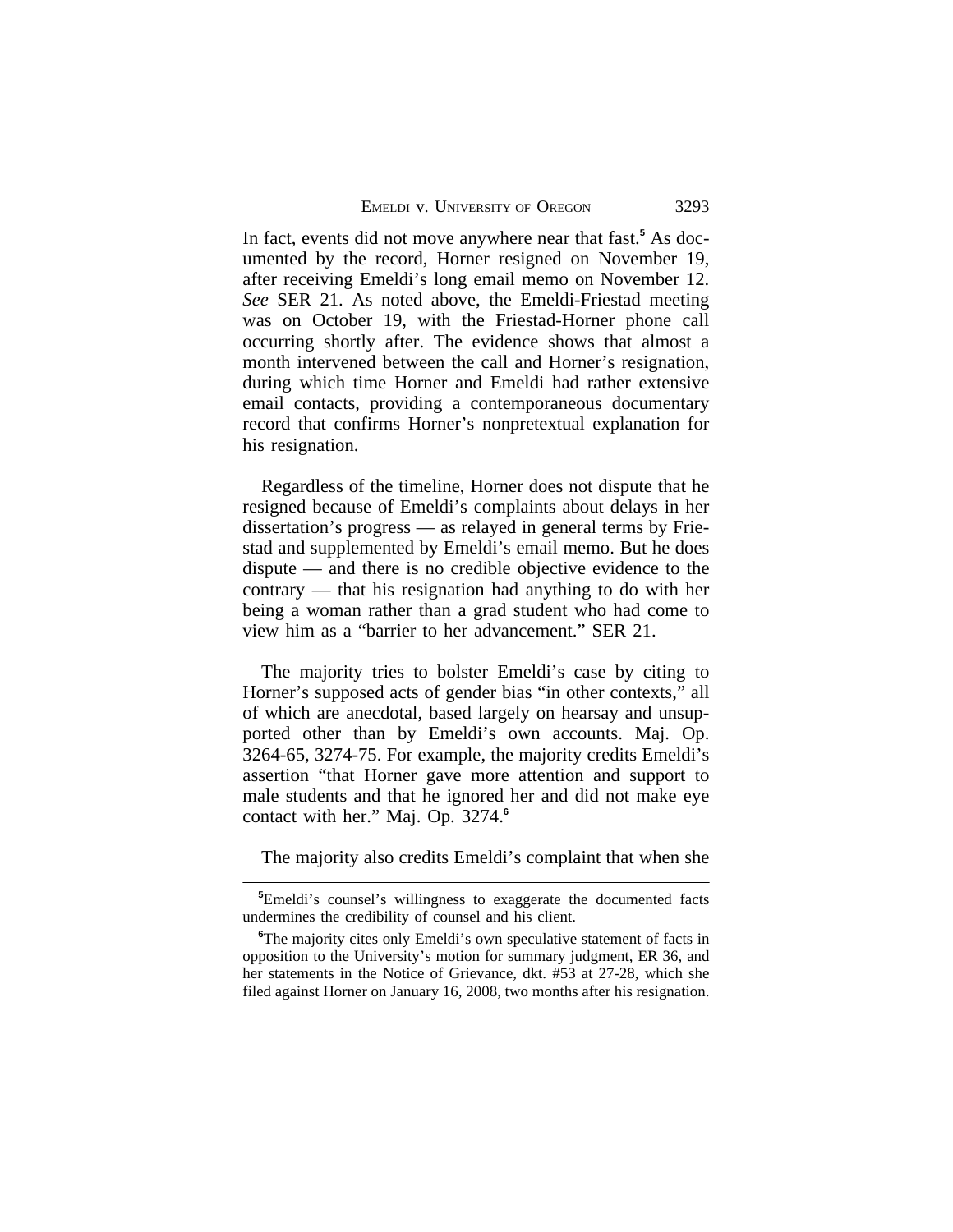attended Horner's graduate student group meetings, she was "not on the agenda," or when she was on the agenda, none of her "substantial/meaningful work" was discussed. Maj. Op. 3274. Once again, there is no proffered testimony of other students or faculty members to give credence to Emeldi's perceptions that Horner was slighting her (and presumably other women students). The majority excuses this shortcoming because Emeldi "had direct percipient knowledge of what happened at the graduate student group meetings she attended." Op. at 3278 n.7. But this misses the point. She and the majority rely on these "facts" to prove Horner's actual gender-biased behavior — discrimination that took place not in one-on-one dealings between Horner and Emeldi where it would have to be a "he said, she said" dispute, but in front of many potential witnesses. Summary judgment standards do not require us to turn a blind eye to Emeldi's failure to make her affirmative case or to rebut the defendants' nonpretextual explanations with anything other than her own characterizations and perceptions.

This failure is particularly troubling with respect to what the majority invokes as Emeldi's "specific examples of Horner's male students being given opportunities that were not available to his female students," such as access to office space and technology. Maj. Op. 3274. The majority refers only to Emeldi's declaration; Emeldi cites nothing at all. She describes favorable treatment given to four specified male students, and names a female professor and a female student, both of whom she says complained of "subordinating" and "derogatory" treatment resulting from this disparity. Dkt. #74 at 16-18. She also says these disparities were "observed by doctoral students interviewed for the Student Advisory Board Memo." *Id*. at 16. But she does not offer declarations from any of these sources, or any direct evidence of Jason Naranjo's premature "assist[ance] to get a tenure-track position," Scott Ross' "three office spaces" and "number of palm pilots" or Scott Yamamoto's "several opportunities to work on research projects." *Id.* at 16-17. This evidence, which Emeldi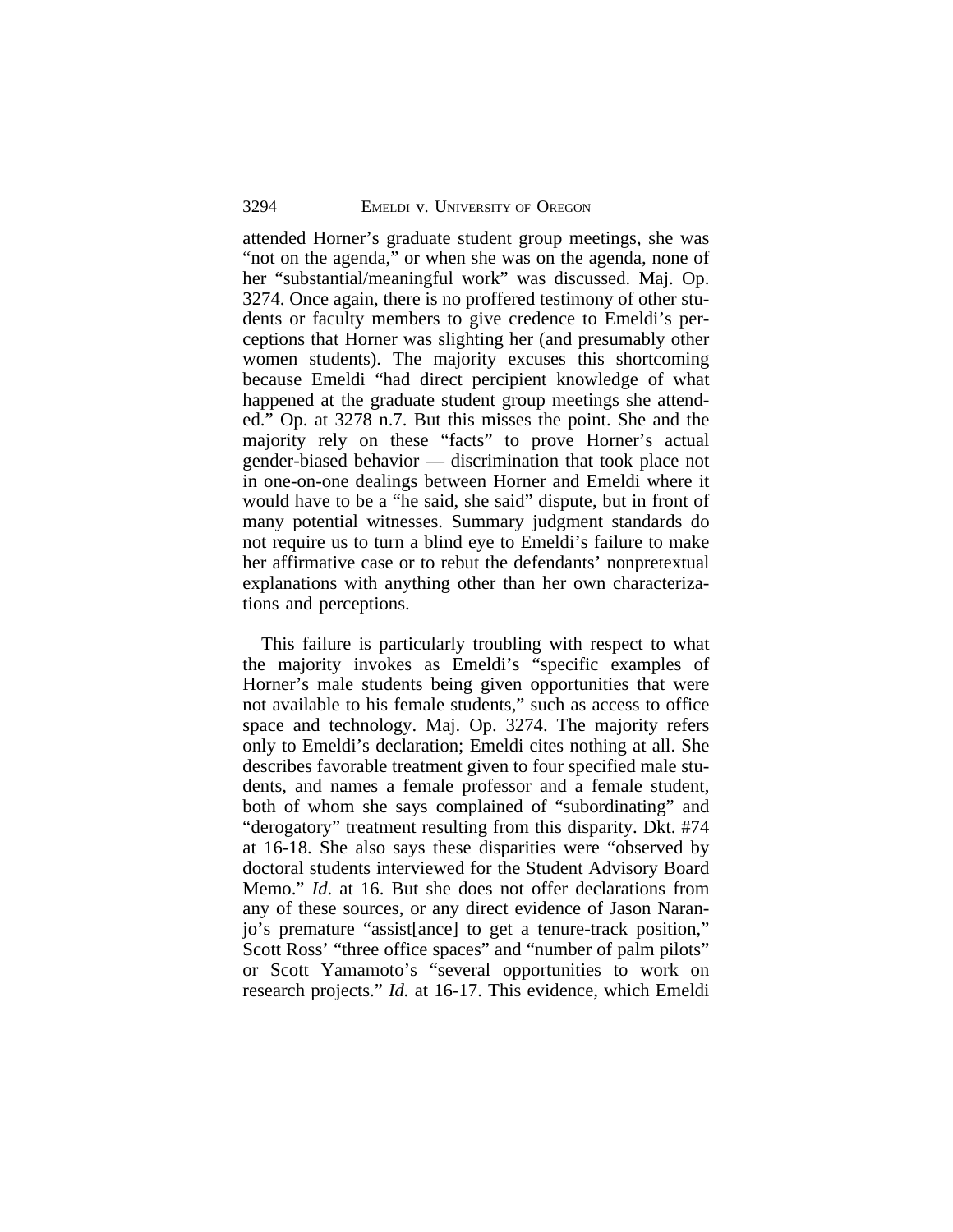has not bothered to corroborate, is too anecdotal and lacking in specific evidentiary support to raise any reasonable inference that Horner was gender biased and actively discriminated between his male and female students.

Perhaps the most glaring example of Emeldi's speculative accusations, credited by the majority as supportive "other evidence" of Horner's retaliatory intent, Maj. Op. 3274-75, relates to her inability to secure a replacement chair despite asking 15 faculty members — which she attributes to Horner's gender-based animus against her. The majority cites Emeldi's contention that after his resignation, Horner "told other Department faculty members that Emeldi should not be granted a Ph.D., and should instead be directed into the Ed.D. program, which Emeldi says is a less prestigious degree." Maj. Op. 3266.

Other than Emeldi's own speculation and hearsay, neither of which can establish a disputed issue of material fact, the evidence that this statement was made is nonexistent. The "evidence" is actually the excerpt of record Emeldi submitted in this appeal (ER 37-38), which in turn is the statement of facts Emeldi submitted in opposition to the University's summary judgment motion in the district court. There Emeldi stated: "Horner announced to other faculty . . . that plaintiff should not be granted a Ph.D. degree but should be directed into a program for the lesser Ed.D. degree. Horner has never discussed that change with plaintiff." ER 37-38. As support, she cites to her own declaration, in which she alleges, "[there was a] November 27, 2007 faculty meeting in which [Horner] advocated that I obtain a[ ] D.Ed. rather than a Ph.D. . . . Professor Cindy Herr described this statement by Horner to me immediately after it occurred, but I had never heard such a suggestion previously from Horner or anyone else." Dkt. #54 at 8. Where is the corroboration from Cindy Herr? All we have is a two-page excerpt of Herr's deposition. *See* dkt. #56- 2. Nowhere does Herr testify that Horner made these statements, nor does she testify that she told Emeldi that Horner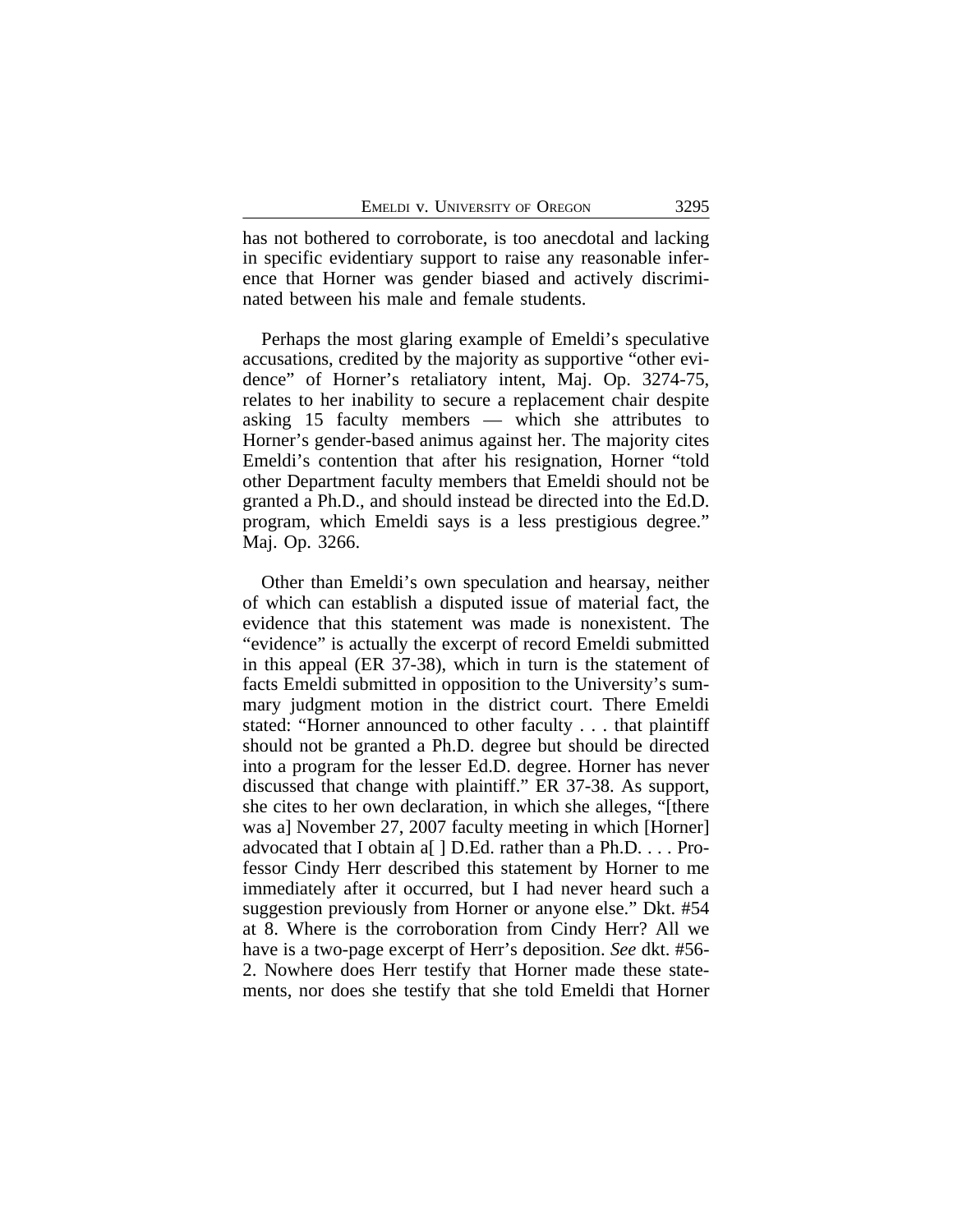made these statements. Indeed, nothing in Herr's excerpted testimony refers to the Ed.D. program, a faculty meeting or even Horner at all. Emeldi's failure to ask Herr to confirm her alleged statement to Emeldi discredits the accusation against Horner as completely unfounded and certainly not "material to Emeldi's retaliation claim."

I am sympathetic to the majority's belief that the University could have done more for Emeldi in helping her find a replacement. *See* Maj. Op. 3266. That does not establish gender discrimination as the motivation for Horner's actions or the University's shortcomings, however. To posit, as the majority does, that she was unable to secure a replacement chair because Horner "poisoned" his colleagues against her is simply not credible on this record. Maj. Op. 3275. Not only has Emeldi failed to support Herr's alleged statement, she has presented no evidence from (or about) any of the 15 faculty members she asked, or from anyone else, suggesting that Horner did anything to dissuade them from acting as her chair. Rather, emails she placed in the record show that those she asked declined for a number of legitimate reasons: they did not believe they had the appropriate specialization to oversee her research; they were already overextended with other projects; they were ineligible to serve as chairs due to University policies. One was hesitant to make a commitment due to health issues. One had moved to Kansas. Another was retired. *See* dkt. #48 at 16-26. Further, these emails show that many of the faculty members offered to meet with her to discuss her project, and then wished her well when they determined they were unable to serve as her chair. Some referred her to other faculty members, and several volunteered to serve on her dissertation committee. These are not responses one would expect from colleagues who had been "poisoned." And equally notable, as the majority concedes, "the record does not disclose why, despite unsuccessfully soliciting fifteen faculty members, Emeldi overlooked two professors who, the University says, were qualified and available to replace Horner as Emeldi's dissertation chair." Maj. Op. 3280.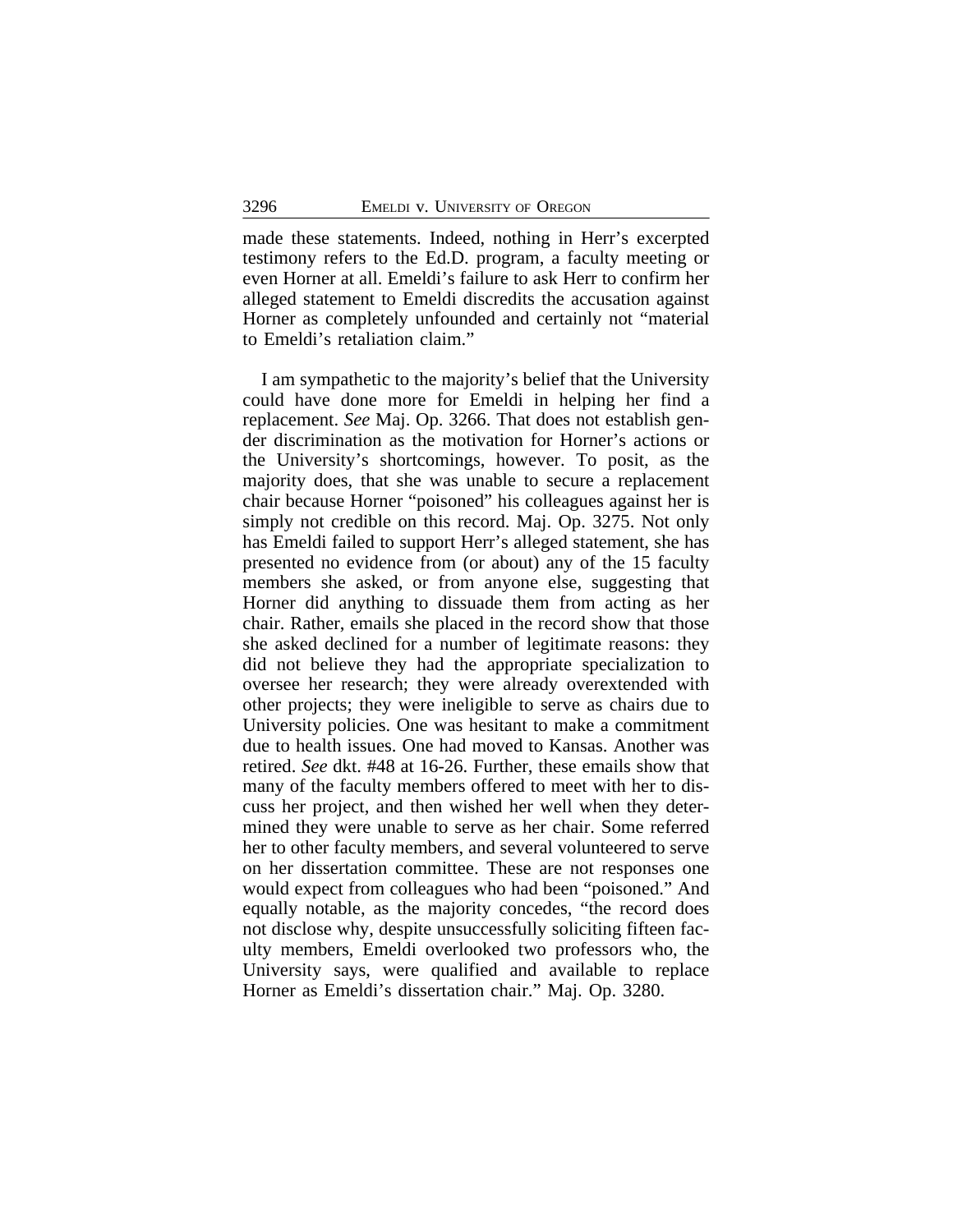Finally, the majority uses Horner's earlier praise for Emeldi's work as evidence that his explanation for resignation is pretextual. *See* Maj. Op. 3275. To do so seems a pure Catch 22. Had Horner never praised Emeldi, undoubtedly she (and the majority) would cite that as evidence of his longstanding, persistent gender bias. Horner praised Emeldi's work at various points in their relationship, but he also critiqued her work, as the majority itself notes. *See* Maj. Op. 3265 n.1, 3275 n.5. One would expect nothing less from a dissertation committee chair. Part of the chair's role is to offer the student advice and criticism on her dissertation's weaknesses as well as strengths, as well as on her own academic performance. That Horner did just that does not show that his stated reason for resigning as her advisor after she told him he was "a barrier to her advancement" was pretextual. SER 21.**<sup>7</sup>**

In sum, Emeldi's case should fail because she has not shown enough to warrant a jury's finding causation. But even if we give her the benefit of doubt on that requirement, she *certainly has not shown enough to rebut as mere pretext Horner's reason for resigning as her dissertation chair*. The evidence, including Friestad and Horner's testimony and Emeldi's own documented complaints, makes it clear that Horner's nondiscriminatory explanation was genuine: he resigned as dissertation chair because of intellectual and interpersonal incompatabilities with his Ph.D. candidate. Emeldi's unsupported statements and speculation do not overcome this evidence, and she has not offered corroborative evidence that

<sup>&</sup>lt;sup>7</sup>In his declaration, Horner describes criticism he gave Emeldi leading up to his resignation: "In my judgment Ms. Emeldi's dissertation proposal was insufficiently developed to allow presentation to a dissertation committee. The conceptual foundation was not established, and her methodology would not have met the standards for a doctoral dissertation. I pointed these and other issues out to her in a memo I wrote to her on September 7, 2009 . . . . I informed her that she was not yet ready to call her dissertation committee together because her proposal was not yet functional." SER 5 at ¶ 2.